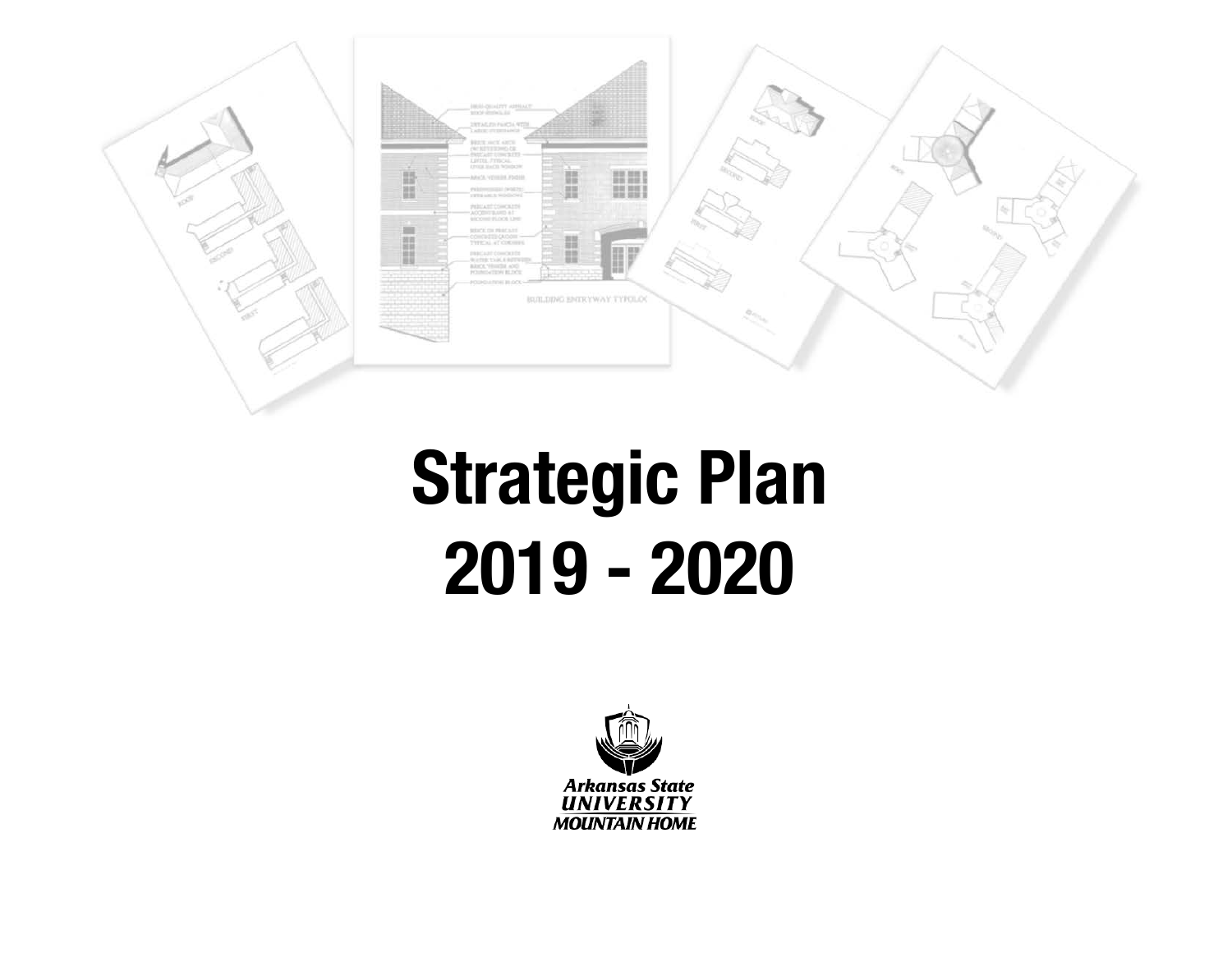## **Initiative Summary**

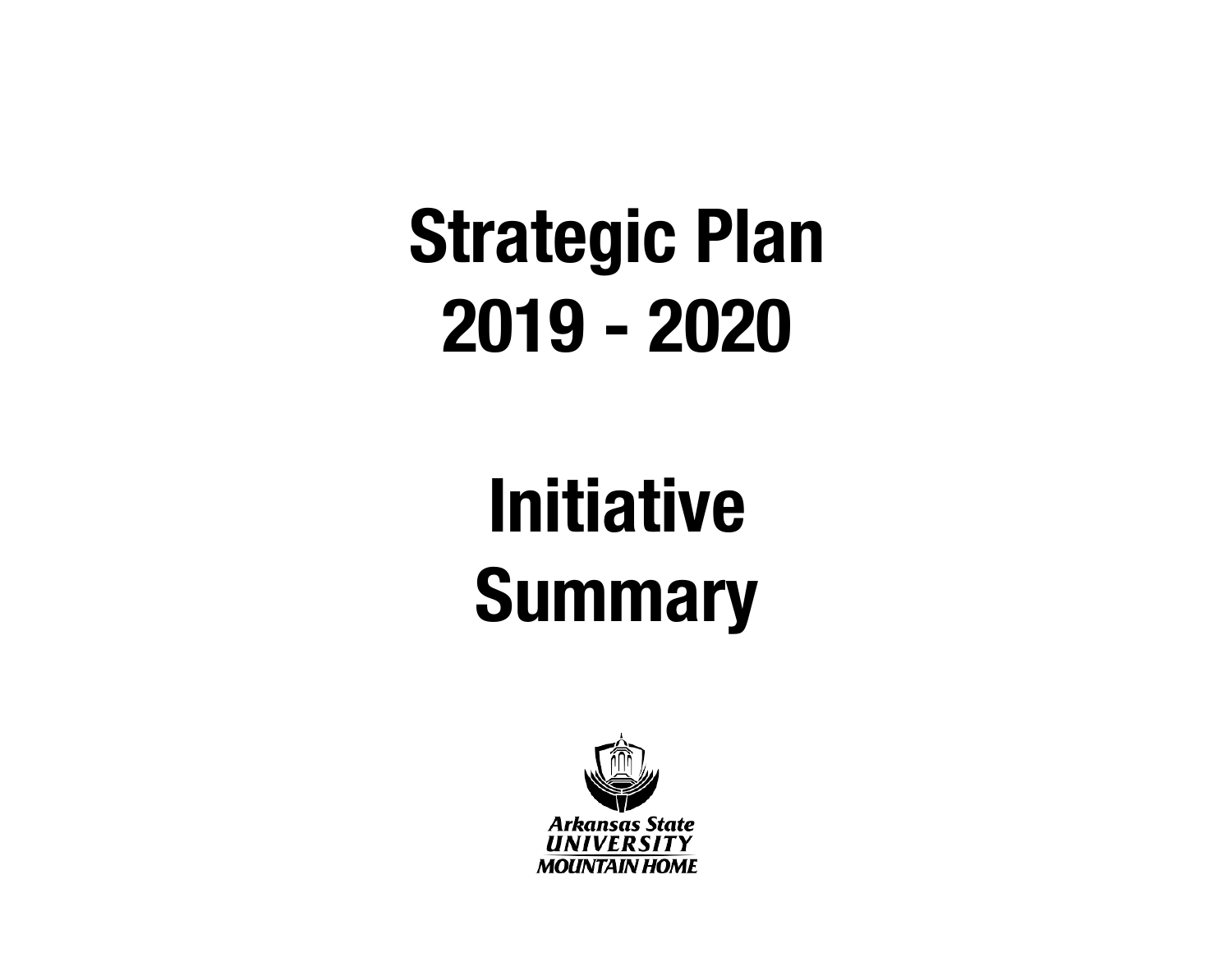| Line           | Area:                   | <b>Program, Department</b><br>or Unit                        | What is the planned activity for the upcoming year?                                                                                                                                                                                                                                                                                                                                                                                                                                                                                                                       | Who will be the point<br>person for this?                          |
|----------------|-------------------------|--------------------------------------------------------------|---------------------------------------------------------------------------------------------------------------------------------------------------------------------------------------------------------------------------------------------------------------------------------------------------------------------------------------------------------------------------------------------------------------------------------------------------------------------------------------------------------------------------------------------------------------------------|--------------------------------------------------------------------|
| $\mathbf{1}$   | <b>Academic Affairs</b> | <b>Academic Affairs</b>                                      | Develop and implement a uniform assessment for Co-Curricular Activities                                                                                                                                                                                                                                                                                                                                                                                                                                                                                                   | VC Academic Affairs,<br>Assessment Coordinator,<br>and IR Director |
| $\overline{2}$ | <b>Academic Affairs</b> | Academic Affairs                                             | Simplify the data population for the Program Review Scorecard                                                                                                                                                                                                                                                                                                                                                                                                                                                                                                             | VC Academic Affairs,<br>Director of IR                             |
| 3              | <b>Academic Affairs</b> | <b>Academic Affairs</b>                                      | Bring to scale the Gen Ed Outcome assessment tool & develop a standardized report.                                                                                                                                                                                                                                                                                                                                                                                                                                                                                        |                                                                    |
| 4              | <b>Academic Affairs</b> | agriculture                                                  | to hire a new adjunct and a program coordinator. The adjunct must be able to work during<br>the day and will hopefully have experience in education. We need someone to help us<br>relaunch this degree and get it going.                                                                                                                                                                                                                                                                                                                                                 | <b>Beth Whitfield</b>                                              |
| 5              | <b>Academic Affairs</b> | Arts & Science -<br>History                                  | 1. Increase social media activities to expand reach to the community. 2. Develop and expand<br>the classroom with real world experiences - projects to involve students completing a one<br>day volunteer community service, i.e., tie the classroom knowledge with real world<br>application. 3. Classroom presentations which should include work which integrates<br>services of library, writing lab, and career services. 4. Monitor attendance to increase<br>retention in a foundation course. 5. Better student engagement in building a learning<br>environment. | Dr. Clement Mulloy and Dr.<br>Terri Anderson                       |
| 6              | <b>Academic Affairs</b> | Arts & Sciences                                              | To launch a new degree the ASLAS: Associate of Science in Liberal Arts and Science                                                                                                                                                                                                                                                                                                                                                                                                                                                                                        | Beth Whitfield                                                     |
| $\overline{7}$ | <b>Academic Affairs</b> | Arts & Sciences                                              | To pilot a few Arts and Sciences courses teaching via Zoom. Students can participate in the<br>course from home. Lectures will be recorded and posted on YouTube                                                                                                                                                                                                                                                                                                                                                                                                          | <b>Beth Whitfield</b>                                              |
| 8              | <b>Academic Affairs</b> | Arts & Sciences                                              | seven week sequential classes in math and composition                                                                                                                                                                                                                                                                                                                                                                                                                                                                                                                     | <b>Beth Whitfield</b>                                              |
| 9              | <b>Academic Affairs</b> | Arts &<br>Sciences/Agriculture                               | Hire a part-time agri coordinator to grow the program. This person should visit the high<br>schools, county extension offices, work with our recruiter. They should start a ag club and<br>possibly have an annual event for all of our agri students. This program needs to grow.                                                                                                                                                                                                                                                                                        | <b>Beth Whitfield</b>                                              |
| 10             | <b>Academic Affairs</b> | Arts and Sciences-<br><b>Physical Education</b>              | Flag football field for intramural sports                                                                                                                                                                                                                                                                                                                                                                                                                                                                                                                                 | Matt Klinger                                                       |
| 11             | <b>Academic Affairs</b> | Arts and Sciences-<br><b>Physical Education</b>              | Increase intramural sports                                                                                                                                                                                                                                                                                                                                                                                                                                                                                                                                                | Matt Klinger                                                       |
| 12             | <b>Academic Affairs</b> | Associates of Arts<br>and Sciences -<br>Sociology Department | Professional Development Conference                                                                                                                                                                                                                                                                                                                                                                                                                                                                                                                                       | Shelia Priest                                                      |
| 13             | <b>Academic Affairs</b> | <b>ASUMH Adult</b><br><b>Education Center</b>                | Increase staff contributions to program development of the Adult Education Center                                                                                                                                                                                                                                                                                                                                                                                                                                                                                         | Jenna Robbins                                                      |
| 14             | <b>Academic Affairs</b> | ASUMH Adult<br><b>Education Center</b>                       | Increase marketing of Adult Education Center, creating more community awareness of GED<br>and Adult Education classes                                                                                                                                                                                                                                                                                                                                                                                                                                                     | Jenna Robbins                                                      |
| 15             | <b>Academic Affairs</b> | <b>ASUMH Adult</b><br><b>Education Center</b>                | Hire a Distance Learning Instructor for Adult Education students                                                                                                                                                                                                                                                                                                                                                                                                                                                                                                          | Jenna Robbins                                                      |
| 16             | Academic Affairs        | Automotive<br>department                                     | Tech Center car show/cookout                                                                                                                                                                                                                                                                                                                                                                                                                                                                                                                                              | Paul Stepp or Curtis Traylor                                       |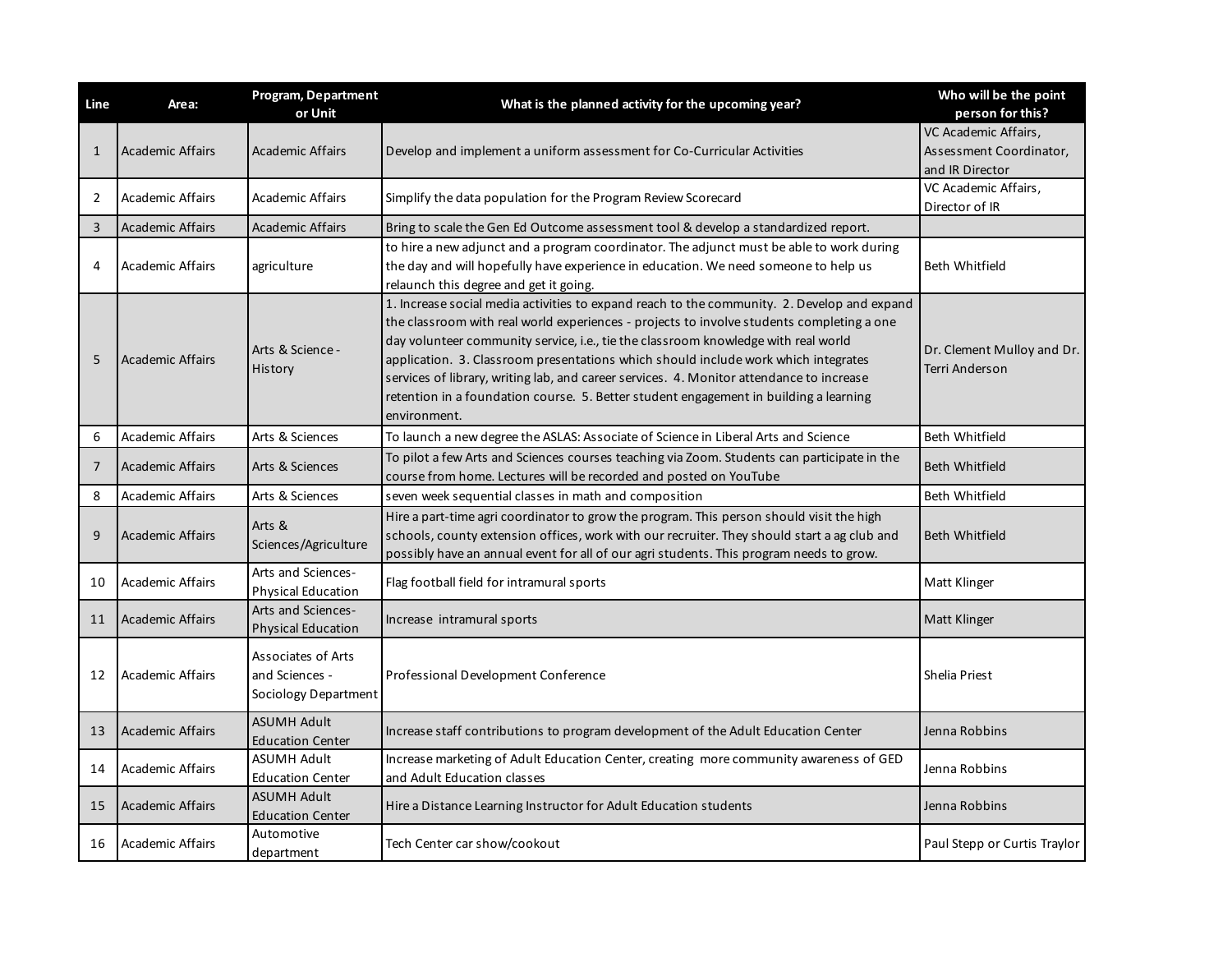| Line | Area:                   | Program, Department<br>or Unit                                            | What is the planned activity for the upcoming year?                                                                                                                                                                                                                                                                                                                                                                                                                                                            | Who will be the point<br>person for this?                                     |
|------|-------------------------|---------------------------------------------------------------------------|----------------------------------------------------------------------------------------------------------------------------------------------------------------------------------------------------------------------------------------------------------------------------------------------------------------------------------------------------------------------------------------------------------------------------------------------------------------------------------------------------------------|-------------------------------------------------------------------------------|
| 17   | <b>Academic Affairs</b> | <b>CIS</b>                                                                | Implement a Cybersecurity degree                                                                                                                                                                                                                                                                                                                                                                                                                                                                               | CIS dept                                                                      |
| 18   | Academic Affairs        | CIS                                                                       | Identify new potential recruitment events/opportunities within the community and greater<br>participation in student-centric activities and events to showcase and promote CIS programs                                                                                                                                                                                                                                                                                                                        | CIS dept                                                                      |
| 19   | Academic Affairs        | Developmental<br>Education                                                | Travel funds for professional development opportunities (AAC, CRIa-ar, Student Success<br>Symposium, ArkAde)                                                                                                                                                                                                                                                                                                                                                                                                   | <b>Brandy Proctor</b>                                                         |
| 20   | <b>Academic Affairs</b> | English                                                                   | Replace PC's in D100 and D101 with tethered laptops and provide standing work offices for<br>English department instructors.                                                                                                                                                                                                                                                                                                                                                                                   | Kellie or Michael Thomas,<br>Rebecca Baird, Jessica<br>Sisco, or Emily Noblin |
| 21   | Academic Affairs        | Health Sciences -<br>Simulation                                           | Improve technology access in the Simulation Lab (H213)                                                                                                                                                                                                                                                                                                                                                                                                                                                         | Amy Clark                                                                     |
| 22   | <b>Academic Affairs</b> | Library                                                                   | Replace outdated technology in library (3 student use laptops, 6 staff use desktops, 1 color<br>printer). Providing new technology for use in the library will assist in ensuring academic<br>excellence and innovation by allowing students access to tools to further their education.                                                                                                                                                                                                                       | Tina Bradley                                                                  |
| 23   | <b>Academic Affairs</b> | Library                                                                   | Reconfigure/update library space to allow for better student use and addition of several<br>private student study rooms. Long range, we would like to add 2-3 individual study rooms by<br>reallocating a portion of current Tech Services area. Realistically this will be quite expensive<br>and require extensive planning. In the short term, we would like to update the current study<br>area to allow for more desk space and a more modern look. A plan has already been created<br>for this redesign. | <b>Tina Bradley</b>                                                           |
| 24   | <b>Academic Affairs</b> | Library                                                                   | Expand accessibility of ASUMH Digital Archives                                                                                                                                                                                                                                                                                                                                                                                                                                                                 | Tina Bradley, Laurie Thomas                                                   |
| 25   | <b>Academic Affairs</b> | Mathematics                                                               | Offer 7 week courses                                                                                                                                                                                                                                                                                                                                                                                                                                                                                           | Robert Shurley                                                                |
| 26   | <b>Academic Affairs</b> | Online<br>Instruction/Online<br>Coordinator                               | Continue online/internet assisted course reviews and faculty training based on the Quality<br>Matters Higher Ed Rubric.                                                                                                                                                                                                                                                                                                                                                                                        | Cindy Kirksey                                                                 |
| 27   | Academic Affairs        | School of Business &<br>Technology -<br><b>Business</b><br>Administration | Work with community leaders to increase number of guest speakers in the classroom.                                                                                                                                                                                                                                                                                                                                                                                                                             | Theressa Walker                                                               |
| 28   | <b>Academic Affairs</b> | School of Business &<br>Technology -<br><b>Business</b><br>Administration | Increase engagement between community and students through collaborative events (e.g.<br>CPA event, financial planning retreat, FBLA conference, etc.)                                                                                                                                                                                                                                                                                                                                                         | Theressa Walker                                                               |
| 29   | Academic Affairs        | School of Business &<br>Technology - Dean                                 | Ensure academic excellence and innovation through exploring 2+2 agreements with 4-year<br>universities in Criminal Justice, Information Systems Technology, and Digital Design.                                                                                                                                                                                                                                                                                                                                | Karen Heslep                                                                  |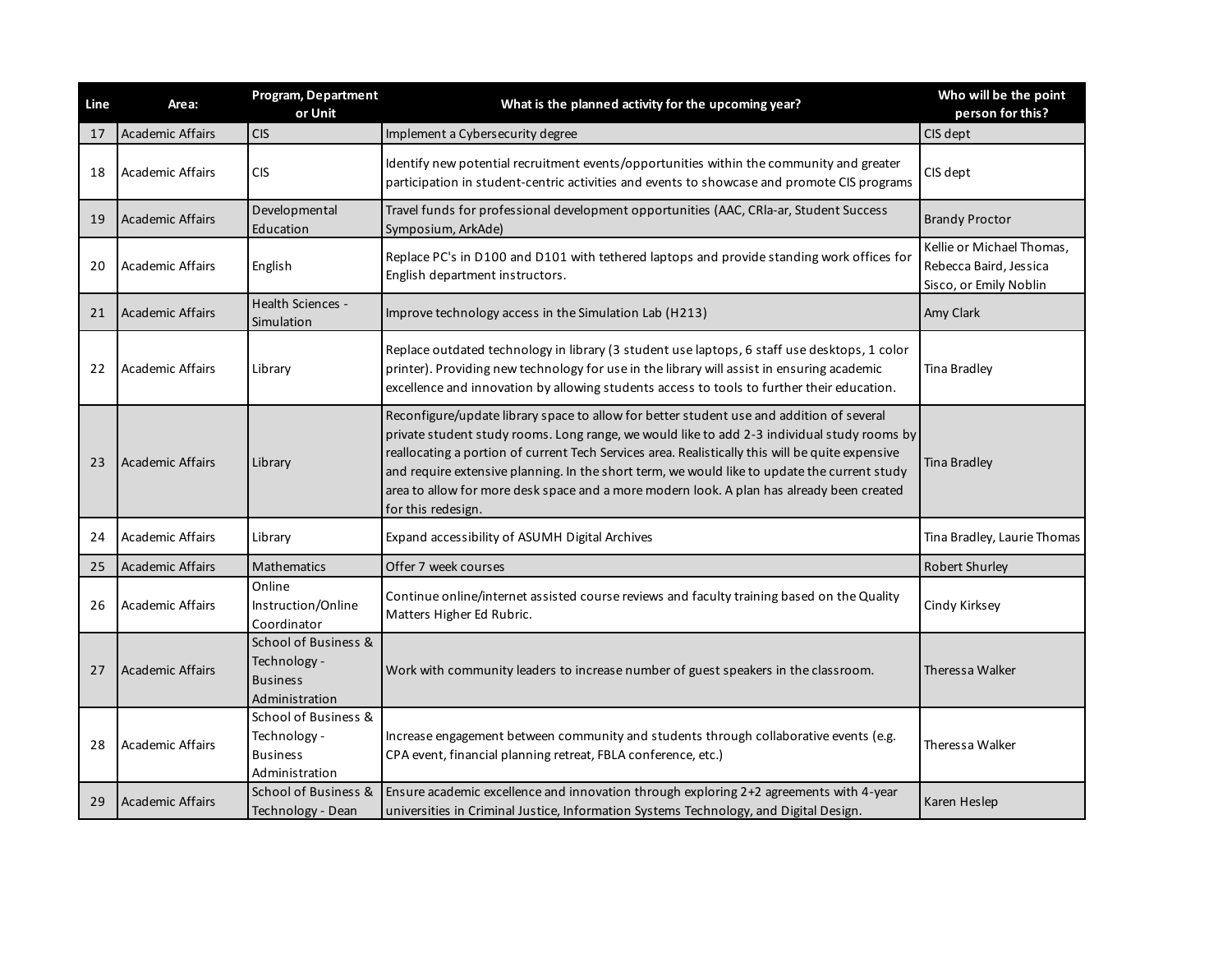| Line | Area:                                              | Program, Department<br>or Unit                              | What is the planned activity for the upcoming year?                                                                                                                                                                                                                                                                                                                                                                                                                                                                                                                                                                                                                                  | Who will be the point<br>person for this? |
|------|----------------------------------------------------|-------------------------------------------------------------|--------------------------------------------------------------------------------------------------------------------------------------------------------------------------------------------------------------------------------------------------------------------------------------------------------------------------------------------------------------------------------------------------------------------------------------------------------------------------------------------------------------------------------------------------------------------------------------------------------------------------------------------------------------------------------------|-------------------------------------------|
| 30   | <b>Academic Affairs</b>                            | School of Business &<br>Technology/Pipeline<br>to Adv Mfg   | Pipeline staff will schedule non-credit pre-employment skills classes in the Industrial Training<br>Centers located on the campuses of Pinkston Middle School and Flippin High School on a<br>monthly basis                                                                                                                                                                                                                                                                                                                                                                                                                                                                          | Pipeline grant director and<br>staff      |
| 31   | <b>Academic Affairs</b>                            | <b>School of Business</b><br>and Technology-<br>Hospitality | Organizing and execute an activity/fundraiser for autism awareness.                                                                                                                                                                                                                                                                                                                                                                                                                                                                                                                                                                                                                  | Leda Thompson                             |
| 32   | <b>Academic Affairs</b>                            | Teacher Education                                           | To create a student workspace in order for our students to use equipment for projects.                                                                                                                                                                                                                                                                                                                                                                                                                                                                                                                                                                                               | Laura Knox                                |
| 33   | <b>Academic Affairs</b>                            | Teacher Education                                           | To continue to provide support to students for career readiness by creating a simulated<br>elementary and mid level classroom.                                                                                                                                                                                                                                                                                                                                                                                                                                                                                                                                                       | Laura Knox                                |
| 34   | <b>Academic Affairs</b>                            | <b>Teacher Education</b>                                    | Travel funds for professional development and license requirements.                                                                                                                                                                                                                                                                                                                                                                                                                                                                                                                                                                                                                  | Laura Knox                                |
| 35   | <b>Academic Affairs</b>                            | <b>Tutoring Center</b>                                      | We currently have 2 part-time workers during the Fall and Spring Semesters. Our night tutor<br>works 2 nights a week, 3 hours per night. We would like to increase that or possible allow<br>her to work a few hours during the day. This will impact our budget. The recent minimum<br>wage increase will also impact our budget. One of our part time workers will be impacted.<br>We would like to see a small increase in our part-time labor budget next year.  We would<br>also like to have a small travel fund available. There are some wonderful conferences that<br>would benefit our tutors. (The Student Success Symposium on the UCA campus is a great<br>conference.) | <b>Brandy Proctor</b>                     |
| 36   | <b>Academic Affairs</b>                            | <b>Welding Department</b>                                   | The plan for the upcoming year is to identify and implement new equipment that is up-to-<br>date and current with the newest technology standards. By doing this, it will allow students<br>to be more knowledgeable with equipment as they move into the workforce.                                                                                                                                                                                                                                                                                                                                                                                                                 | <b>Rick Hastings</b>                      |
| 37   | <b>Academic Affairs</b>                            | Workforce<br>Development                                    | Develop Certified Composite Tech Program                                                                                                                                                                                                                                                                                                                                                                                                                                                                                                                                                                                                                                             | Janel Cotter                              |
| 38   | Operations -<br><b>Administrative Affairs</b>      | Career Pathways                                             | Maintain amount of tuition dollars spent on CPI students that do not qualify for FAFSA                                                                                                                                                                                                                                                                                                                                                                                                                                                                                                                                                                                               | Jackie Edmonds                            |
| 39   | Operations -<br>Administrative Affairs   Education | Community                                                   | Increase the number of community ed courses offered.                                                                                                                                                                                                                                                                                                                                                                                                                                                                                                                                                                                                                                 | Christy Keirn                             |
| 40   | Operations -<br><b>Administrative Affairs</b>      | <b>Computer Services</b>                                    | Explore document imaging solutions.                                                                                                                                                                                                                                                                                                                                                                                                                                                                                                                                                                                                                                                  | Brian Shedenhelm                          |
| 41   | Operations -<br><b>Administrative Affairs</b>      | <b>Computer Services</b>                                    | Replace outdated network switches                                                                                                                                                                                                                                                                                                                                                                                                                                                                                                                                                                                                                                                    | Brian Shedenhelm                          |
| 42   | Operations -<br><b>Administrative Affairs</b>      | <b>Computer Services</b>                                    | Begin first phase of KnowB4 training. Once training has been issued, individual assessments<br>will be conducted to assure our online safety and security                                                                                                                                                                                                                                                                                                                                                                                                                                                                                                                            | Jeremy Hodges                             |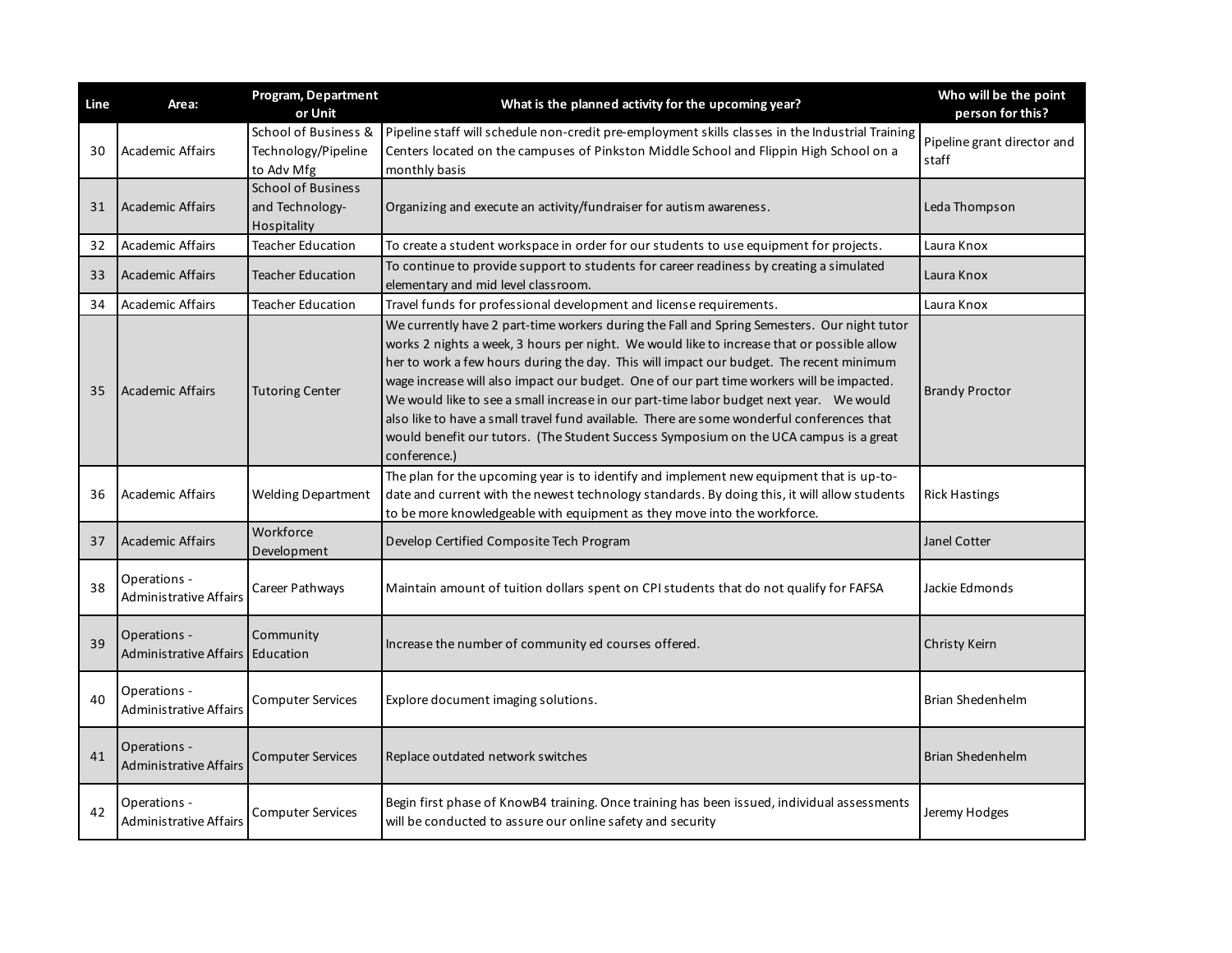| Line | Area:                                         | Program, Department<br>or Unit                              | What is the planned activity for the upcoming year?                                                                                                                                                                                                                                  | Who will be the point<br>person for this? |
|------|-----------------------------------------------|-------------------------------------------------------------|--------------------------------------------------------------------------------------------------------------------------------------------------------------------------------------------------------------------------------------------------------------------------------------|-------------------------------------------|
| 43   | Operations -<br><b>Administrative Affairs</b> | <b>Computer Services</b>                                    | Develop electronic timesheets that will work with Poise                                                                                                                                                                                                                              | Shawna Case                               |
| 44   | Operations -<br><b>Administrative Affairs</b> | <b>Computer Services</b>                                    | Configure a simplified portal dashboard that will report student headcount numbers in a<br>clear and concise manor.                                                                                                                                                                  | Kim Booth                                 |
| 45   | Operations -<br><b>Administrative Affairs</b> | <b>Computer Services</b>                                    | Upgrade Campus WIFI.                                                                                                                                                                                                                                                                 | Brian Shedenhelm                          |
| 46   | Operations -<br><b>Administrative Affairs</b> | Human Resources                                             | 1. Continued implementation and utilization of technology and software to improve<br>efficiencies and effectiveness of operations. 2. Develop a Talent Management Strategy                                                                                                           | Melissa Klinger                           |
| 47   | Operations -<br><b>Administrative Affairs</b> | Marketing and PR                                            | To develop a video channel and program much like a television program that will air on<br>YouTube. The program will feature a different program of study each month.                                                                                                                 | Christy Keirn                             |
| 48   | Operations -<br><b>Administrative Affairs</b> | <b>Physical Plant</b>                                       | Upgrade the HVAC system in various building, Gotaas needs a back up Boiler. Central Plant<br>needs the boilers replaced with a more efficient boiler. Back up pump in inventory in case of<br>pump failure on the cooling loop in the CDC and another on the cooling loop in Gotaas. | Nickey Robbins, Kelly<br>Henderson        |
| 49   | Operations -<br><b>Administrative Affairs</b> | <b>Physical Plant</b>                                       | Create a community walking trail                                                                                                                                                                                                                                                     | Nickey Robbins, Robin<br>Myers            |
| 50   | Operations -<br><b>Administrative Affairs</b> | <b>Physical Plant</b>                                       | Update Equipment-Maintenance & Custodial - Zero turn Mower, Mini Truck, Custodial<br>Equipment                                                                                                                                                                                       | Nickey Robbins, Dee<br>Teague             |
| 51   | Operations -<br><b>Administrative Affairs</b> | <b>Physical Plant</b>                                       | Seal the roadways on campus                                                                                                                                                                                                                                                          | Nickey Robbins and Laura<br>Yarbrough     |
| 52   | Operations -<br><b>Administrative Affairs</b> | Recruiting                                                  | To bring the recruiter to a full-time position on our campus and to increase the number of<br>students reached by the recruiter.                                                                                                                                                     | Christy Keirn                             |
| 53   | Operations -<br><b>Administrative Affairs</b> | VC Chancellor for<br>Operations & Director<br>of Operations | To complete automation of the budgeting process utilizing the portal for dissemination -<br>internal routing, submission, review, and finalization.                                                                                                                                  | Debbie Ralph & Laura<br>Yarbrough         |
| 54   | Operations -<br><b>Student Affairs</b>        | Student Affairs -<br>Registrar                              | 1. Continue working on developing a reporting process identifying the graduates by program<br>for funding formula review.<br>2. Continue working on<br>Intent to Graduate application process to streamline tracking and awarding completion.                                        | Cindy Duncan                              |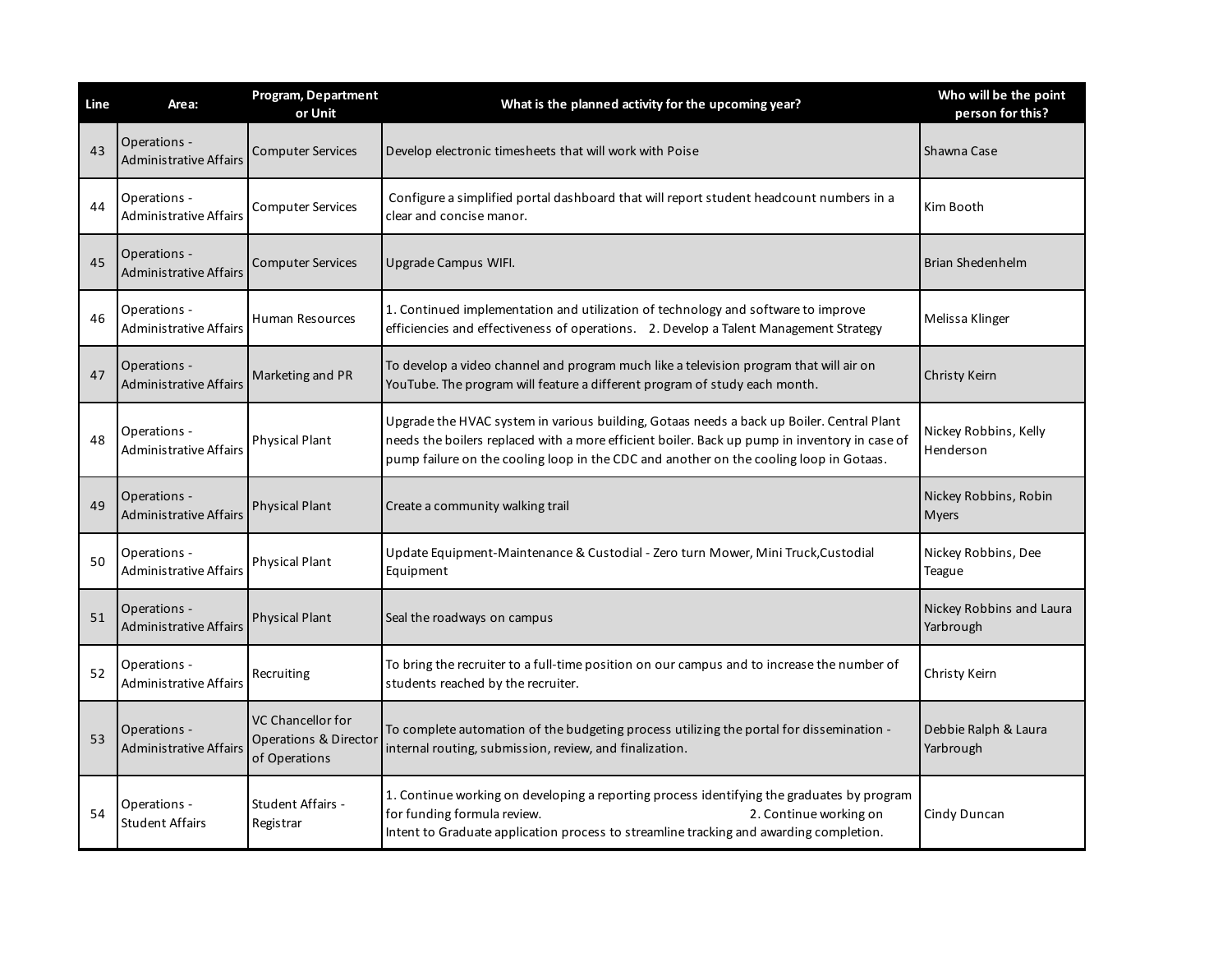## **Initiatives with Potential Budget Impact**

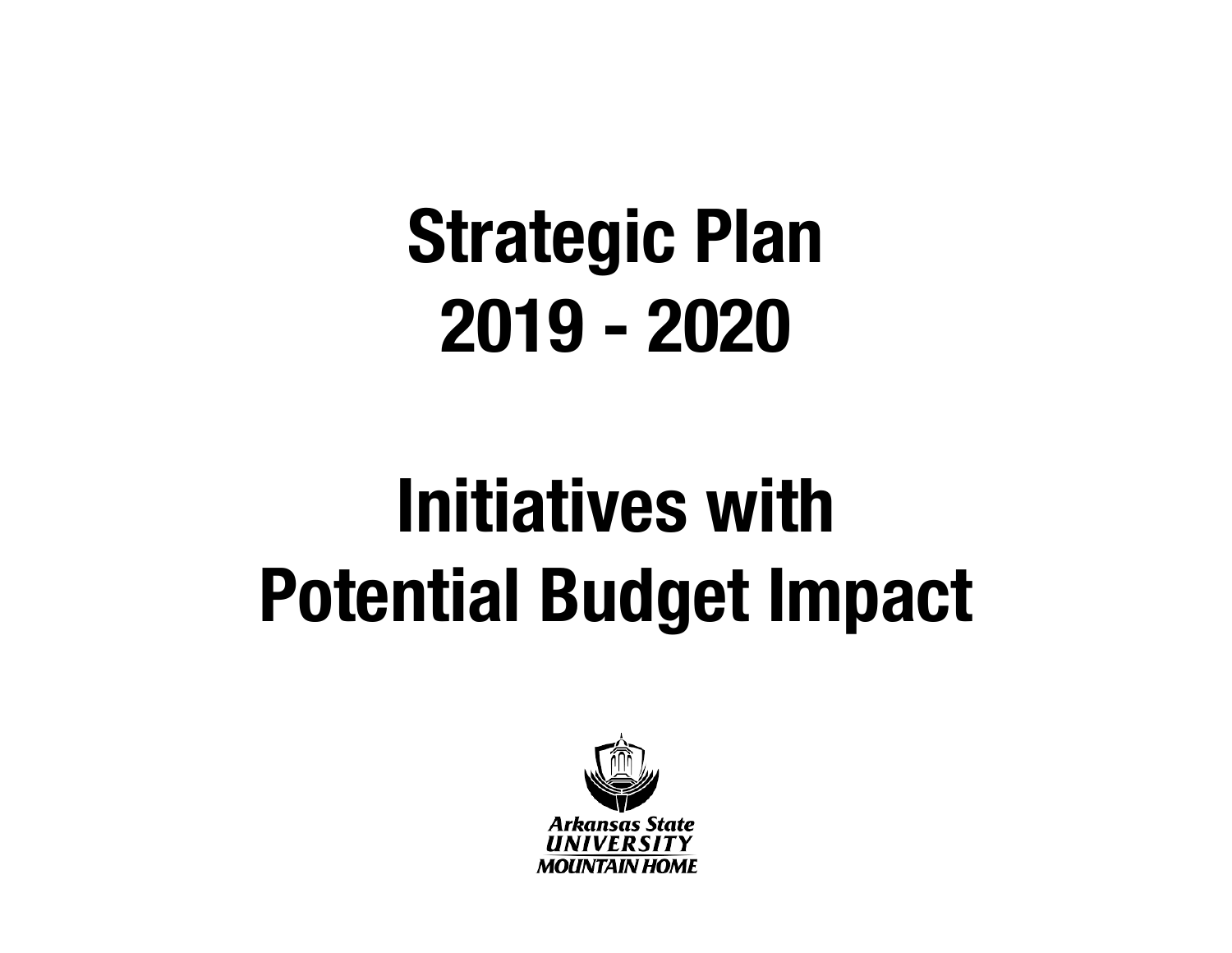| Line | Area:                   | Program,<br>Department or<br><b>Unit</b>                        | What is the planned activity for the upcoming year?                                                                                                                                                                                                                                   | How much will<br>this cost?                                                                                                                                | When should<br>this be<br>completed?                                                                        |
|------|-------------------------|-----------------------------------------------------------------|---------------------------------------------------------------------------------------------------------------------------------------------------------------------------------------------------------------------------------------------------------------------------------------|------------------------------------------------------------------------------------------------------------------------------------------------------------|-------------------------------------------------------------------------------------------------------------|
| 4    | <b>Academic Affairs</b> | Agriculture                                                     | To hire a new adjunct and a program coordinator. The adjunct must be able to work<br>during the day and will hopefully have experience in education. We need someone to<br>help us relaunch this degree and get it going.                                                             | \$6400 for academic<br>year.                                                                                                                               | Ongoing                                                                                                     |
| 9    | <b>Academic Affairs</b> | Arts &<br>Sciences/Agricultur<br>e                              | Hire a part-time agri coordinator to grow the program. This person should visit the<br>high schools, county extension offices, work with our recruiter. They should start a<br>ag club and possibly have an annual event for all of our agri students. This program<br>needs to grow. | \$5000                                                                                                                                                     | After a couple<br>of years, the<br>amount of time<br>needed (and<br>therefore<br>money) should<br>decrease. |
| 10   | <b>Academic Affairs</b> | Arts and Sciences-<br><b>Physical Education</b>                 | Flag football field for intramural sports                                                                                                                                                                                                                                             | It might be possible<br>to use prison labor<br>for the leveling and<br>clearing of rocks, so<br>their will not be cost.<br>The field might<br>require sod. | <b>Fall 2019</b>                                                                                            |
| 11   | <b>Academic Affairs</b> | Arts and Sciences-<br><b>Physical Education</b>                 | Increase intramural sports                                                                                                                                                                                                                                                            | 25000                                                                                                                                                      | Ongoing                                                                                                     |
| 12   | <b>Academic Affairs</b> | Associates of Arts<br>and Sciences -<br>Sociology<br>Department | Professional Development Conference                                                                                                                                                                                                                                                   | \$500 dollars                                                                                                                                              | <b>Fall 2019</b>                                                                                            |
| 14   | <b>Academic Affairs</b> | <b>ASUMH Adult</b><br><b>Education Center</b>                   | Increase marketing of Adult Education Center, creating more community awareness<br>of GED and Adult Education classes                                                                                                                                                                 | Less than \$100                                                                                                                                            | Spring 2020                                                                                                 |
| 15   | <b>Academic Affairs</b> | <b>ASUMH Adult</b><br><b>Education Center</b>                   | Hire a Distance Learning Instructor for Adult Education students                                                                                                                                                                                                                      | Salary plus benefits                                                                                                                                       | <b>Fall 2019</b>                                                                                            |
| 16   | <b>Academic Affairs</b> | Automotive<br>department                                        | Tech Center car show/cookout                                                                                                                                                                                                                                                          | \$300-\$500                                                                                                                                                | Ongoing                                                                                                     |
| 17   | <b>Academic Affairs</b> | <b>CIS</b>                                                      | Implement a Cybersecurity degree                                                                                                                                                                                                                                                      | \$10,000.00                                                                                                                                                | Ongoing                                                                                                     |
| 18   | <b>Academic Affairs</b> | <b>CIS</b>                                                      | Identify new potential recruitment events/opportunities within the community and<br>greater participation in student-centric activities and events to showcase and<br>promote CIS programs                                                                                            | \$5,000.00                                                                                                                                                 | Ongoing                                                                                                     |
| 19   | <b>Academic Affairs</b> | Developmental<br>Education                                      | Travel funds for professional development opportunities (AAC, CRIa-ar, Student<br>Success Symposium, ArkAde)                                                                                                                                                                          | \$2500                                                                                                                                                     | Ongoing                                                                                                     |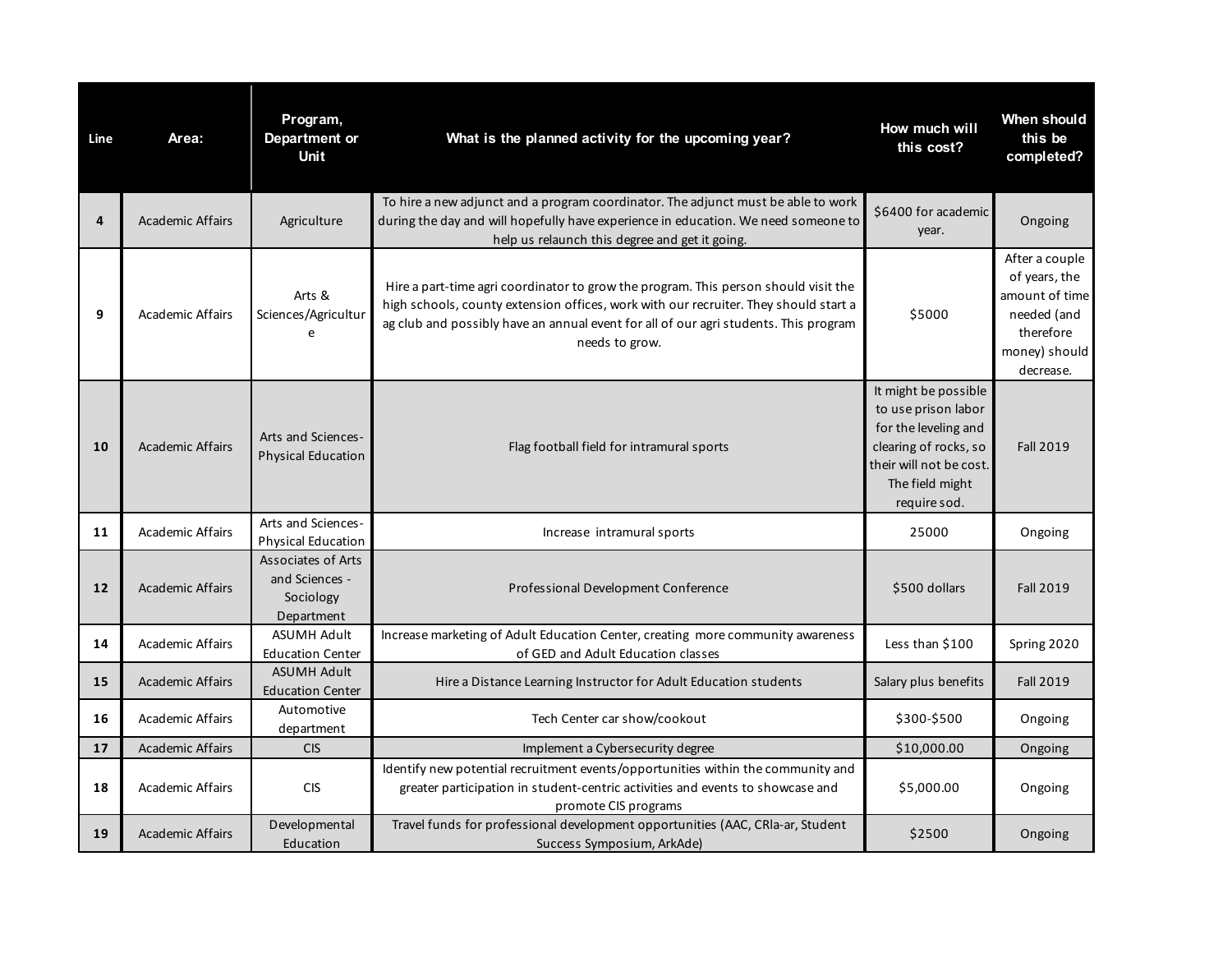| Line | Area:                   | Program,<br>Department or<br><b>Unit</b>                             | What is the planned activity for the upcoming year?                                                                                                                                                                                                                                                                                                                                                                                                                                                            | How much will<br>this cost?                                                                                               | <b>When should</b><br>this be<br>completed? |
|------|-------------------------|----------------------------------------------------------------------|----------------------------------------------------------------------------------------------------------------------------------------------------------------------------------------------------------------------------------------------------------------------------------------------------------------------------------------------------------------------------------------------------------------------------------------------------------------------------------------------------------------|---------------------------------------------------------------------------------------------------------------------------|---------------------------------------------|
| 20   | <b>Academic Affairs</b> | English                                                              | Replace PC's in D100 and D101 with tethered laptops and provide standing work<br>offices for English department instructors.                                                                                                                                                                                                                                                                                                                                                                                   | \$40,00                                                                                                                   | Fall 2019                                   |
| 21   | <b>Academic Affairs</b> | <b>Health Sciences -</b><br>Simulation                               | Improve technology access in the Simulation Lab (H213)                                                                                                                                                                                                                                                                                                                                                                                                                                                         | \$2500                                                                                                                    | <b>Fall 2019</b>                            |
| 22   | <b>Academic Affairs</b> | Library                                                              | Replace outdated technology in library (3 student use laptops, 6 staff use desktops,<br>1 color printer). Providing new technology for use in the library will assist in ensuring<br>academic excellence and innovation by allowing students access to tools to further<br>their education.                                                                                                                                                                                                                    | \$10,000                                                                                                                  | Fiscal Year 2020                            |
| 23   | <b>Academic Affairs</b> | Library                                                              | Reconfigure/update library space to allow for better student use and addition of<br>several private student study rooms. Long range, we would like to add 2-3 individual<br>study rooms by reallocating a portion of current Tech Services area. Realistically this<br>will be quite expensive and require extensive planning. In the short term, we would<br>like to update the current study area to allow for more desk space and a more<br>modern look. A plan has already been created for this redesign. | Unknown                                                                                                                   | Ongoing                                     |
| 26   | <b>Academic Affairs</b> | Online<br>Instruction/Online<br>Coordinator                          | Continue online/internet assisted course reviews and faculty training based on the<br>Quality Matters Higher Ed Rubric.                                                                                                                                                                                                                                                                                                                                                                                        | \$3,000.00                                                                                                                | Ongoing                                     |
| 29   | <b>Academic Affairs</b> | <b>School of Business</b><br>& Technology -<br>Dean                  | Ensure academic excellence and innovation through exploring 2+2 agreements with 4-<br>year universities in Criminal Justice, Information Systems Technology, and Digital<br>Design.                                                                                                                                                                                                                                                                                                                            | \$300                                                                                                                     | Ongoing                                     |
| 30   | <b>Academic Affairs</b> | <b>School of Business</b><br>&<br>Technology/Pipelin<br>e to Adv Mfg | Pipeline staff will schedule non-credit pre-employment skills classes in the Industrial<br>Training Centers located on the campuses of Pinkston Middle School and Flippin<br>High School on a monthly basis                                                                                                                                                                                                                                                                                                    | Costs will vary based<br>on the length and<br>type of training<br>classes offered and<br>the amount of<br>supplies needed | Ongoing                                     |
| 32   | <b>Academic Affairs</b> | <b>Teacher Education</b>                                             | To create a student workspace in order for our students to use equipment for<br>projects.                                                                                                                                                                                                                                                                                                                                                                                                                      | It should not cost<br>unless outlets are<br>not in the space.                                                             | <b>Fall 2019</b>                            |
| 33   | <b>Academic Affairs</b> | <b>Teacher Education</b>                                             | To continue to provide support to students for career readiness by creating a<br>simulated elementary and mid level classroom.                                                                                                                                                                                                                                                                                                                                                                                 | 3000                                                                                                                      | Fiscal Year 2020                            |
| 34   | <b>Academic Affairs</b> | <b>Teacher Education</b>                                             | Travel funds for professional development and license requirements.                                                                                                                                                                                                                                                                                                                                                                                                                                            | 2800                                                                                                                      | Ongoing                                     |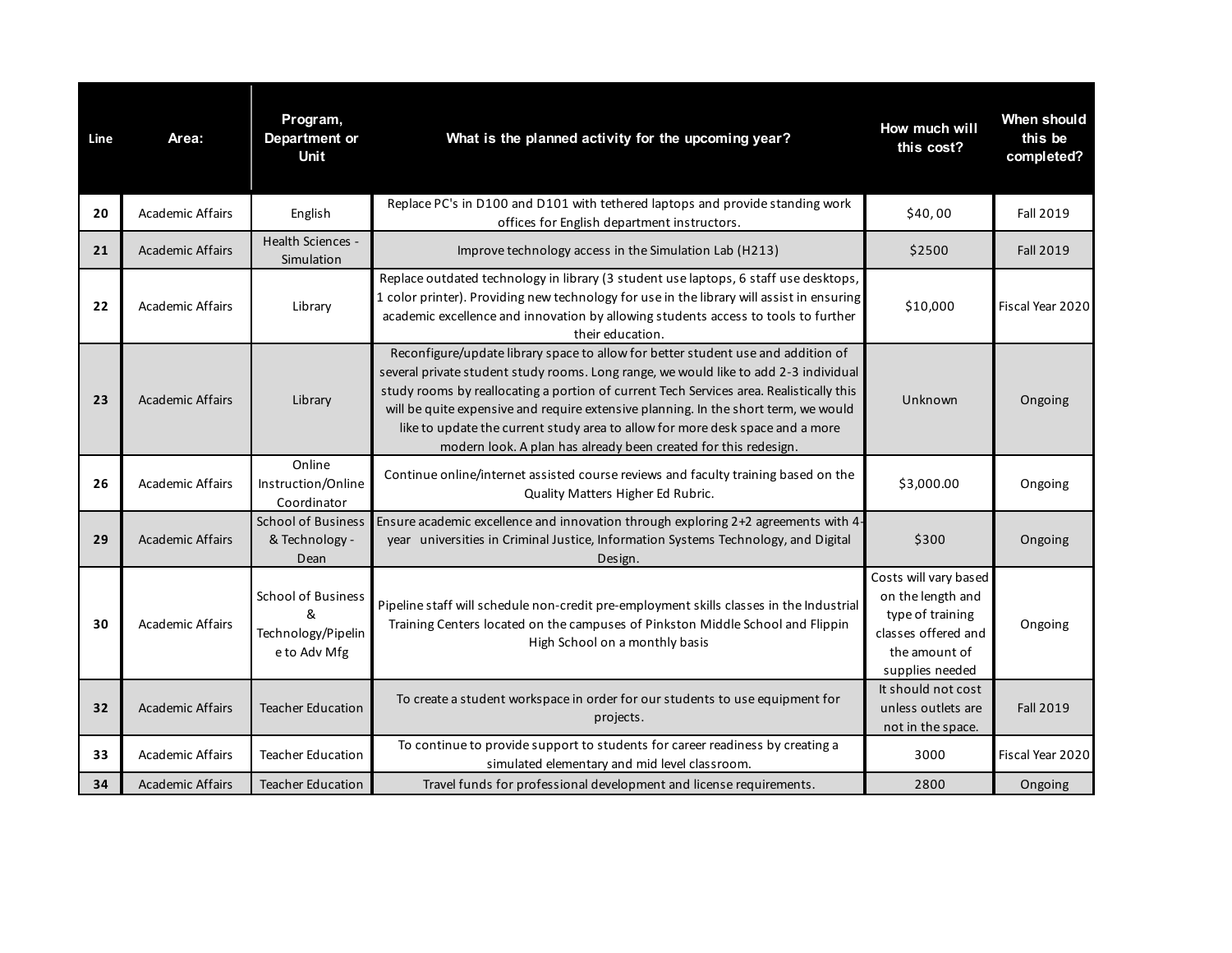| Line | Area:                                     | Program,<br>Department or<br><b>Unit</b> | What is the planned activity for the upcoming year?                                                                                                                                                                                                                                                                                                                                                                                                                                                                                                                                                                                                                                   | How much will<br>this cost?                                                                         | When should<br>this be<br>completed? |
|------|-------------------------------------------|------------------------------------------|---------------------------------------------------------------------------------------------------------------------------------------------------------------------------------------------------------------------------------------------------------------------------------------------------------------------------------------------------------------------------------------------------------------------------------------------------------------------------------------------------------------------------------------------------------------------------------------------------------------------------------------------------------------------------------------|-----------------------------------------------------------------------------------------------------|--------------------------------------|
| 35   | <b>Academic Affairs</b>                   | <b>Tutoring Center</b>                   | We currently have 2 part-time workers during the Fall and Spring Semesters. Our<br>night tutor works 2 nights a week, 3 hours per night. We would like to increase that<br>or possible allow her to work a few hours during the day. This will impact our<br>budget. The recent minimum wage increase will also impact our budget. One of our<br>part time workers will be impacted. We would like to see a small increase in our part-<br>time labor budget next year.  We would also like to have a small travel fund available.<br>There are some wonderful conferences that would benefit our tutors. (The Student<br>Success Symposium on the UCA campus is a great conference.) | Travel--Approx. \$800<br>Minimum wage<br>increase and more<br>hours for our night<br>tutor--\$2,000 | Ongoing                              |
| 36   | <b>Academic Affairs</b>                   | Welding<br>Department                    | The plan for the upcoming year is to identify and implement new equipment that is<br>up-to-date and current with the newest technology standards. By doing this, it will<br>allow students to be more knowledgeable with equipment as they move into the<br>workforce.                                                                                                                                                                                                                                                                                                                                                                                                                | Unknown                                                                                             | Ongoing                              |
| 37   | <b>Academic Affairs</b>                   | Workforce<br>Development                 | Develop Certified Composite Tech Program                                                                                                                                                                                                                                                                                                                                                                                                                                                                                                                                                                                                                                              | \$5000 - \$10,000                                                                                   | Spring 2020                          |
| 38   | Operations -<br>Administrative<br>Affairs | Career Pathways                          | Maintain amount of tuition dollars spent on CPI students that do not qualify for<br><b>FAFSA</b>                                                                                                                                                                                                                                                                                                                                                                                                                                                                                                                                                                                      | \$31,000                                                                                            | Ongoing                              |
| 39   | Operations -<br>Administrative<br>Affairs | Community<br>Education                   | Increase the number of community ed courses offered.                                                                                                                                                                                                                                                                                                                                                                                                                                                                                                                                                                                                                                  | \$2,000 marketing<br>dollars for a catalog<br>and advertising.                                      | Fiscal Year 2020                     |
| 41   | Operations -<br>Administrative<br>Affairs | <b>Computer Services</b>                 | Replace outdated network switches                                                                                                                                                                                                                                                                                                                                                                                                                                                                                                                                                                                                                                                     | 35000                                                                                               | Fiscal Year 2020                     |
| 42   | Operations -<br>Administrative<br>Affairs | <b>Computer Services</b>                 | Begin first phase of KnowB4 training. Once training has been issued, individual<br>assessments will be conducted to assure our online safety and security                                                                                                                                                                                                                                                                                                                                                                                                                                                                                                                             | 6400                                                                                                | Fiscal Year 2020                     |
| 43   | Operations -<br>Administrative<br>Affairs | <b>Computer Services</b>                 | Develop electronic timesheets that will work with Poise                                                                                                                                                                                                                                                                                                                                                                                                                                                                                                                                                                                                                               | 5000                                                                                                | Fiscal Year 2020                     |
| 45   | Operations -<br>Administrative<br>Affairs | <b>Computer Services</b>                 | Upgrade Campus WIFI.                                                                                                                                                                                                                                                                                                                                                                                                                                                                                                                                                                                                                                                                  | 20,000                                                                                              | Fiscal Year 2020                     |
| 46   | Operations -<br>Administrative<br>Affairs | <b>Human Resources</b>                   | 1. Continued implementation and utilization of technology and software to improve<br>efficiencies and effectiveness of operations. 2. Develop a Talent Management<br>Strategy                                                                                                                                                                                                                                                                                                                                                                                                                                                                                                         | \$11,000 for NeoGov<br>annual service fee                                                           | Fiscal Year 2020                     |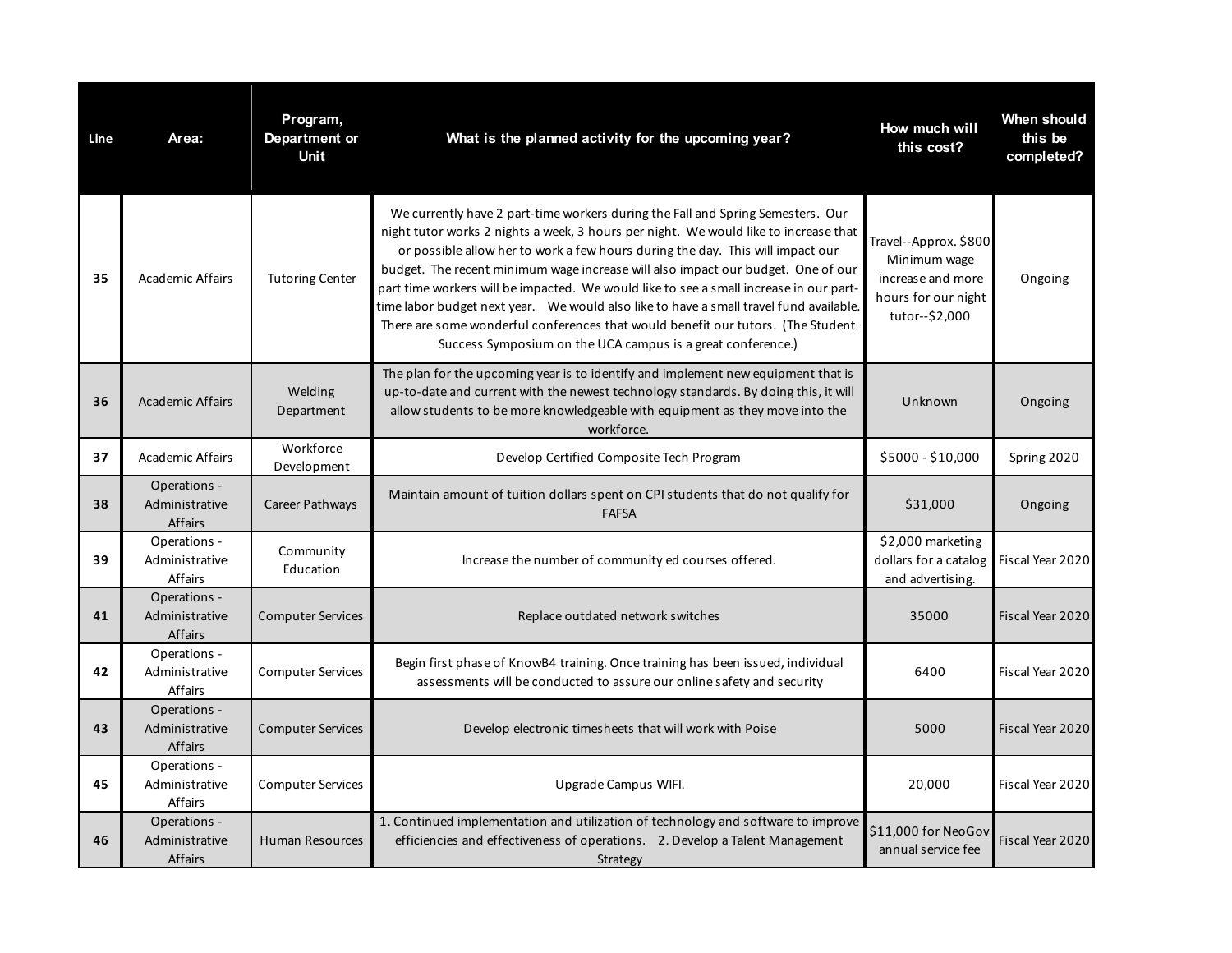| Line | Area:                                            | Program,<br>Department or<br>Unit | What is the planned activity for the upcoming year?                                                                                                                                                                                                                                     | How much will<br>this cost? | When should<br>this be<br>completed? |
|------|--------------------------------------------------|-----------------------------------|-----------------------------------------------------------------------------------------------------------------------------------------------------------------------------------------------------------------------------------------------------------------------------------------|-----------------------------|--------------------------------------|
| 47   | Operations -<br>Administrative<br>Affairs        | Marketing and PR                  | To develop a video channel and program much like a television program that will air<br>on YouTube. The program will feature a different program of study each month.                                                                                                                    | \$10,000                    | Fiscal Year 2020                     |
| 48   | Operations -<br>Administrative<br><b>Affairs</b> | <b>Physical Plant</b>             | Upgrade the HVAC system in various building, Gotaas needs a back up Boiler. Central<br>Plant needs the boilers replaced with a more efficient boiler. Back up pump in<br>inventory in case of pump failure on the cooling loop in the CDC and another on the<br>cooling loop in Gotaas. | \$400,000                   | Ongoing                              |
| 49   | Operations -<br>Administrative<br>Affairs        | <b>Physical Plant</b>             | Create a community walking trail                                                                                                                                                                                                                                                        | \$350,000                   | Ongoing                              |
| 50   | Operations -<br>Administrative<br><b>Affairs</b> | <b>Physical Plant</b>             | Update Equipment-Maintenance & Custodial - Zero turn Mower, Mini<br>Truck, Custodial Equipment                                                                                                                                                                                          | \$50,000                    | Ongoing                              |
| 51   | Operations -<br>Administrative<br>Affairs        | <b>Physical Plant</b>             | Seal the roadways on campus                                                                                                                                                                                                                                                             | \$150,000                   | Fiscal Year 2020                     |
| 52   | Operations -<br>Administrative<br><b>Affairs</b> | Recruiting                        | To bring the recruiter to a full-time position on our campus and to increase the<br>number of students reached by the recruiter.                                                                                                                                                        | \$50,000                    | Fiscal Year 2020                     |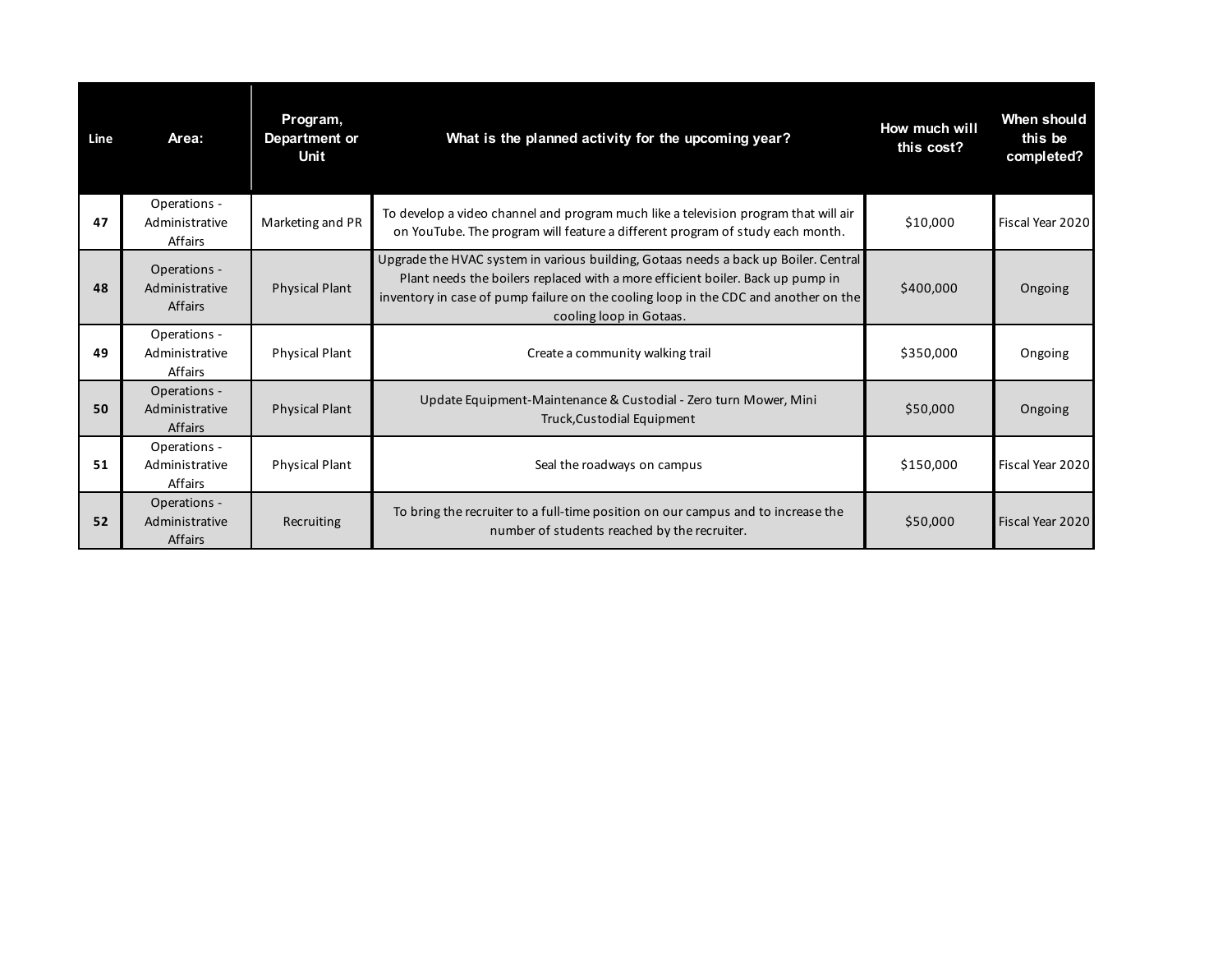## **Continuing Initiatives**

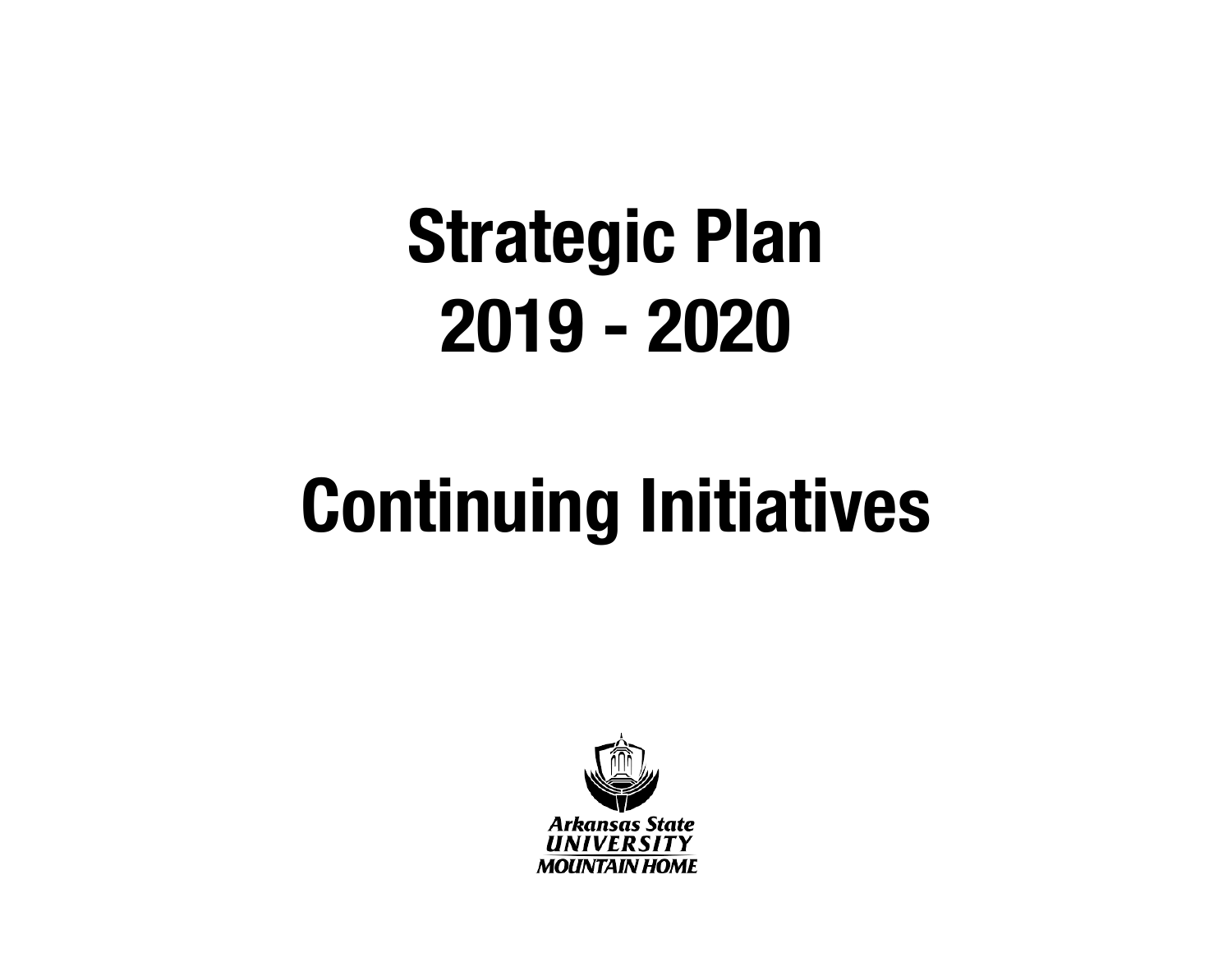| Line | Area:                   | Program,<br>Department or<br><b>Unit</b>                                         | What is the planned activity for the upcoming year?                                                                                                                                                                                                                                                                                                                                                                                                                                                                                                                    | Where did the idea<br>for this activity<br>originate? |
|------|-------------------------|----------------------------------------------------------------------------------|------------------------------------------------------------------------------------------------------------------------------------------------------------------------------------------------------------------------------------------------------------------------------------------------------------------------------------------------------------------------------------------------------------------------------------------------------------------------------------------------------------------------------------------------------------------------|-------------------------------------------------------|
| 5    | <b>Academic Affairs</b> | Arts & Science -<br>History                                                      | 1. Increase social media activities to expand reach to the community. 2. Develop and expand the<br>classroom with real world experiences - projects to involve students completing a one day<br>volunteer community service, i.e., tie the classroom knowledge with real world application. 3.<br>Classroom presentations which should include work which integrates services of library, writing<br>lab, and career services. 4. Monitor attendance to increase retention in a foundation course. 5.<br>Better student engagement in building a learning environment. | It is a continuation from<br>our previous plan        |
| 8    | <b>Academic Affairs</b> | Arts & Sciences                                                                  | seven week sequential classes in math and composition                                                                                                                                                                                                                                                                                                                                                                                                                                                                                                                  | It is a continuation from<br>our previous plan        |
| 16   | <b>Academic Affairs</b> | Automotive<br>department                                                         | Tech Center car show/cookout                                                                                                                                                                                                                                                                                                                                                                                                                                                                                                                                           | It is a continuation from<br>our previous plan        |
| 18   | <b>Academic Affairs</b> | <b>CIS</b>                                                                       | Identify new potential recruitment events/opportunities within the community and greater<br>participation in student-centric activities and events to showcase and promote CIS programs                                                                                                                                                                                                                                                                                                                                                                                | It is a continuation from<br>our previous plan        |
| 19   | <b>Academic Affairs</b> | Developmental<br>Education                                                       | Travel funds for professional development opportunities (AAC, CRIa-ar, Student Success<br>Symposium, ArkAde)                                                                                                                                                                                                                                                                                                                                                                                                                                                           | It is a continuation from<br>our previous plan        |
| 20   | <b>Academic Affairs</b> | English                                                                          | Replace PC's in D100 and D101 with tethered laptops and provide standing work offices for<br>English department instructors.                                                                                                                                                                                                                                                                                                                                                                                                                                           | It is a continuation from<br>our previous plan        |
| 24   | <b>Academic Affairs</b> | Library                                                                          | Expand accessibility of ASUMH Digital Archives                                                                                                                                                                                                                                                                                                                                                                                                                                                                                                                         | It is a continuation from<br>our previous plan        |
| 26   | Academic Affairs        | Online<br>Instruction/Online<br>Coordinator                                      | Continue online/internet assisted course reviews and faculty training based on the Quality Matters<br>Higher Ed Rubric.                                                                                                                                                                                                                                                                                                                                                                                                                                                | It is a continuation from<br>our previous plan        |
| 28   | <b>Academic Affairs</b> | <b>School of Business</b><br>& Technology -<br><b>Business</b><br>Administration | Increase engagement between community and students through collaborative events (e.g. CPA<br>event, financial planning retreat, FBLA conference, etc.)                                                                                                                                                                                                                                                                                                                                                                                                                 | It is a continuation from<br>our previous plan        |
| 29   | <b>Academic Affairs</b> | <b>School of Business</b><br>& Technology -<br>Dean                              | Ensure academic excellence and innovation through exploring 2+2 agreements with 4-year<br>universities in Criminal Justice, Information Systems Technology, and Digital Design.                                                                                                                                                                                                                                                                                                                                                                                        | It is a continuation from<br>our previous plan        |
| 30   | <b>Academic Affairs</b> | <b>School of Business</b><br>&<br>Technology/Pipelin<br>e to Adv Mfg             | Pipeline staff will schedule non-credit pre-employment skills classes in the Industrial Training<br>Centers located on the campuses of Pinkston Middle School and Flippin High School on a monthly<br>basis                                                                                                                                                                                                                                                                                                                                                            | It is a continuation from<br>our previous plan        |
| 34   | <b>Academic Affairs</b> | <b>Teacher Education</b>                                                         | Travel funds for professional development and license requirements.                                                                                                                                                                                                                                                                                                                                                                                                                                                                                                    | It is a continuation from<br>our previous plan        |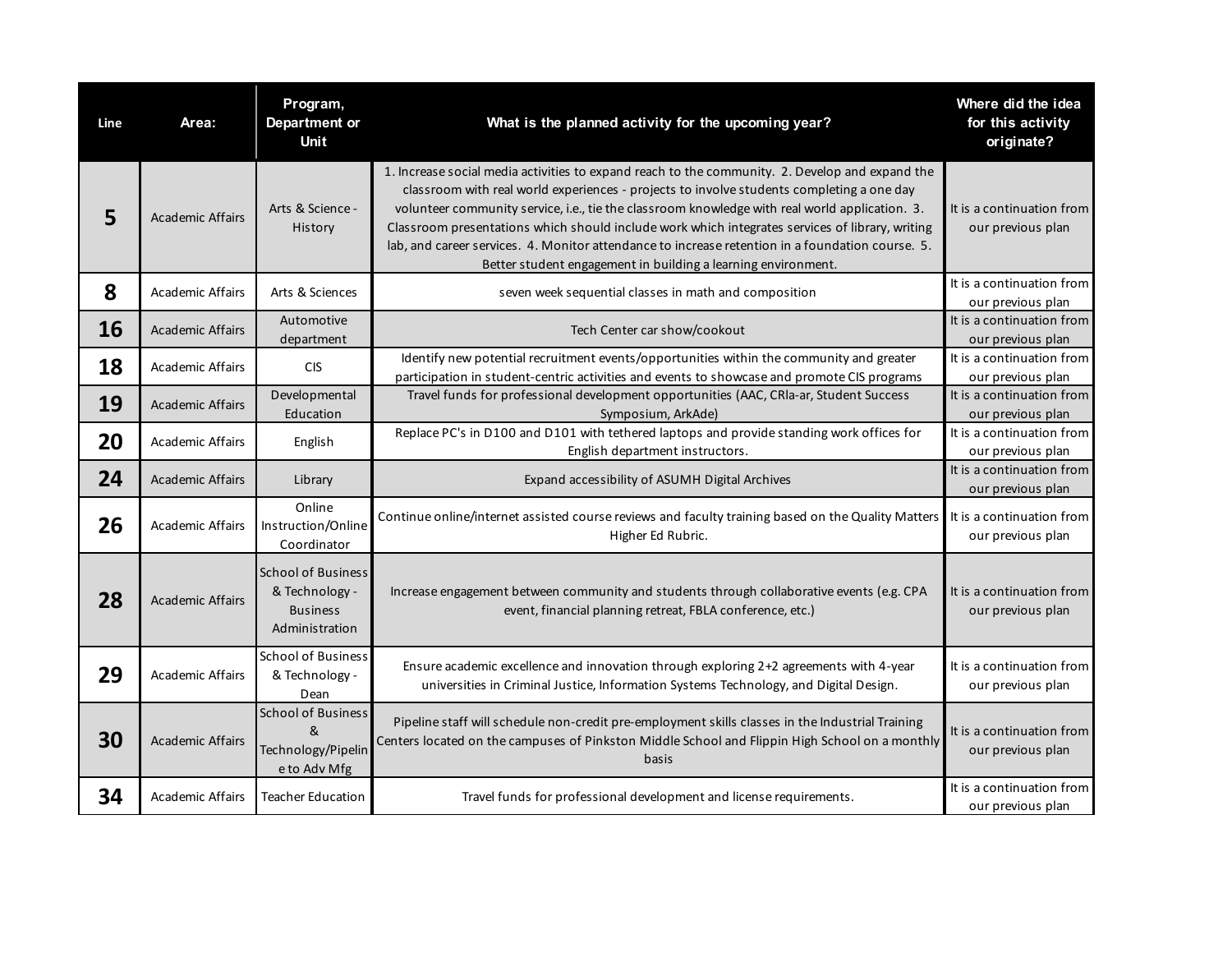| Line | Area:                                  | Program,<br>Department or<br><b>Unit</b>                       | What is the planned activity for the upcoming year?                                                                                                                                                                                                                                                                                                                                                                                                                                                                                                                                                                                                                              | Where did the idea<br>for this activity<br>originate? |
|------|----------------------------------------|----------------------------------------------------------------|----------------------------------------------------------------------------------------------------------------------------------------------------------------------------------------------------------------------------------------------------------------------------------------------------------------------------------------------------------------------------------------------------------------------------------------------------------------------------------------------------------------------------------------------------------------------------------------------------------------------------------------------------------------------------------|-------------------------------------------------------|
| 35   | <b>Academic Affairs</b>                | <b>Tutoring Center</b>                                         | We currently have 2 part-time workers during the Fall and Spring Semesters. Our night tutor works<br>2 nights a week, 3 hours per night. We would like to increase that or possible allow her to work a<br>few hours during the day. This will impact our budget. The recent minimum wage increase will also<br>impact our budget. One of our part time workers will be impacted. We would like to see a small<br>increase in our part-time labor budget next year. We would also like to have a small travel fund<br>available. There are some wonderful conferences that would benefit our tutors. (The Student<br>Success Symposium on the UCA campus is a great conference.) | It is a continuation from<br>our previous plan        |
| 36   | <b>Academic Affairs</b>                | Welding<br>Department                                          | The plan for the upcoming year is to identify and implement new equipment that is up-to-date and<br>current with the newest technology standards. By doing this, it will allow students to be more<br>knowledgeable with equipment as they move into the workforce.                                                                                                                                                                                                                                                                                                                                                                                                              | It is a continuation from<br>our previous plan        |
| 39   | ons - Administrative                   | Community<br>Education                                         | Increase the number of community ed courses offered.                                                                                                                                                                                                                                                                                                                                                                                                                                                                                                                                                                                                                             | It is a continuation from<br>our previous plan        |
| 41   | ons - Administrative Computer Services |                                                                | Replace outdated network switches                                                                                                                                                                                                                                                                                                                                                                                                                                                                                                                                                                                                                                                | It is a continuation from<br>our previous plan        |
| 43   | ons - Administrative Computer Services |                                                                | Develop electronic timesheets that will work with Poise                                                                                                                                                                                                                                                                                                                                                                                                                                                                                                                                                                                                                          | It is a continuation from<br>our previous plan        |
| 45   | ons - Administrative Computer Services |                                                                | Upgrade Campus WIFI.                                                                                                                                                                                                                                                                                                                                                                                                                                                                                                                                                                                                                                                             | It is a continuation from<br>our previous plan        |
| 46   | ons - Administrative Human Resources   |                                                                | 1. Continued implementation and utilization of technology and software to improve efficiencies<br>and effectiveness of operations. 2. Develop a Talent Management Strategy                                                                                                                                                                                                                                                                                                                                                                                                                                                                                                       | It is a continuation from<br>our previous plan        |
| 47   | ons - Administrative Marketing and PR  |                                                                | To develop a video channel and program much like a television program that will air on YouTube.<br>The program will feature a different program of study each month.                                                                                                                                                                                                                                                                                                                                                                                                                                                                                                             | It is a continuation from<br>our previous plan        |
| 48   | ons - Administrative                   | <b>Physical Plant</b>                                          | Upgrade the HVAC system in various building, Gotaas needs a back up Boiler. Central Plant needs<br>the boilers replaced with a more efficient boiler. Back up pump in inventory in case of pump failure<br>on the cooling loop in the CDC and another on the cooling loop in Gotaas.                                                                                                                                                                                                                                                                                                                                                                                             | It is a continuation from<br>our previous plan        |
| 49   | ons - Administrative                   | <b>Physical Plant</b>                                          | Create a community walking trail                                                                                                                                                                                                                                                                                                                                                                                                                                                                                                                                                                                                                                                 | It is a continuation from<br>our previous plan        |
| 50   | ons - Administrative                   | <b>Physical Plant</b>                                          | Update Equipment-Maintenance & Custodial - Zero turn Mower, Mini Truck, Custodial Equipment                                                                                                                                                                                                                                                                                                                                                                                                                                                                                                                                                                                      | It is a continuation from<br>our previous plan        |
| 53   | ons - Administrative                   | VC Chancellor for<br>Operations &<br>Director of<br>Operations | To complete automation of the budgeting process utilizing the portal for dissemination - internal<br>routing, submission, review, and finalization.                                                                                                                                                                                                                                                                                                                                                                                                                                                                                                                              | It is a continuation from<br>our previous plan        |
| 54   | ations - Student Afl                   | Student Affairs -<br>Registrar                                 | 1. Continue working on developing a reporting process identifying the graduates by program for<br>2. Continue working on Intent to<br>funding formula review.<br>Graduate application process to streamline tracking and awarding completion.                                                                                                                                                                                                                                                                                                                                                                                                                                    | It is a continuation from<br>our previous plan        |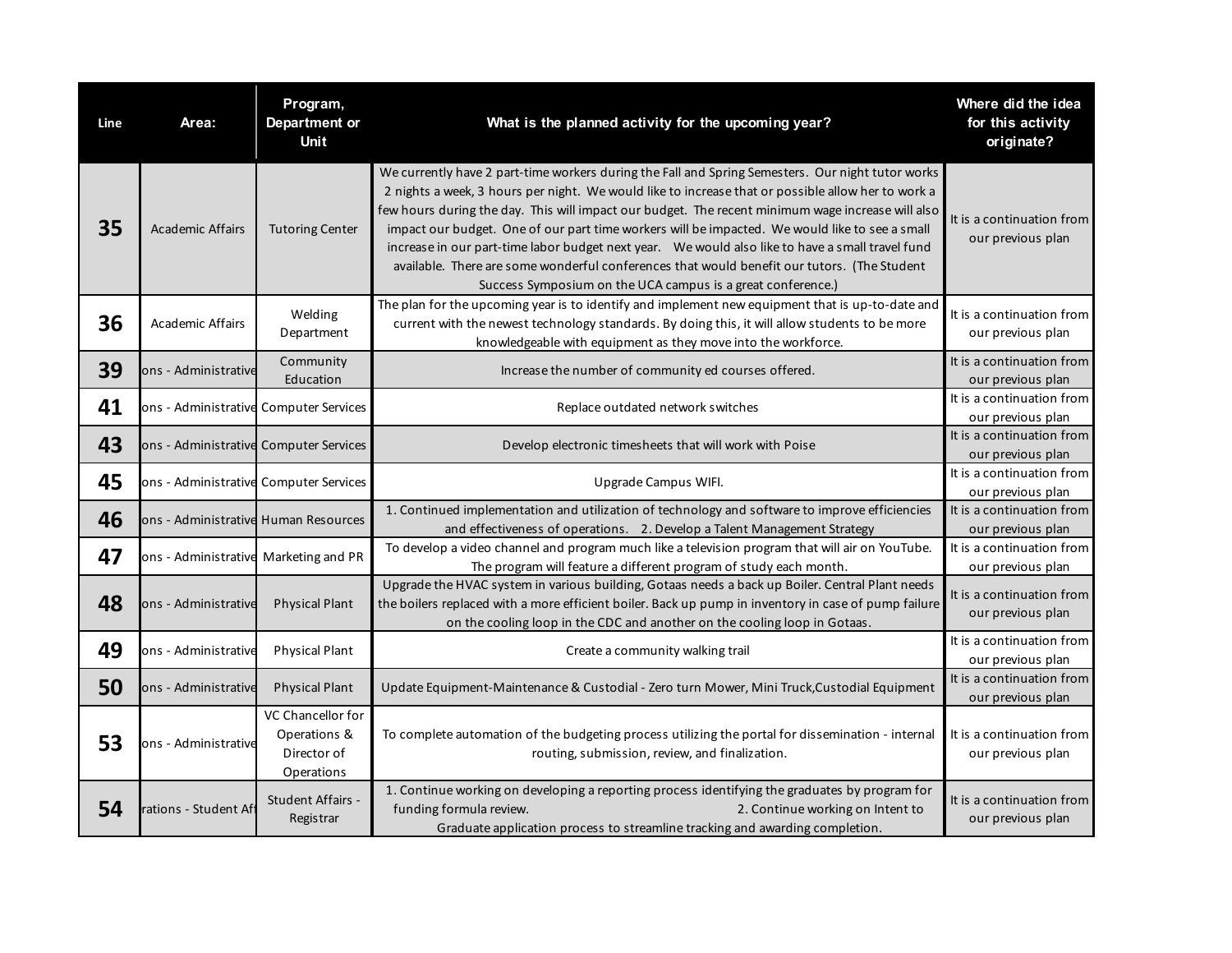# **Initiatives from Community Input**

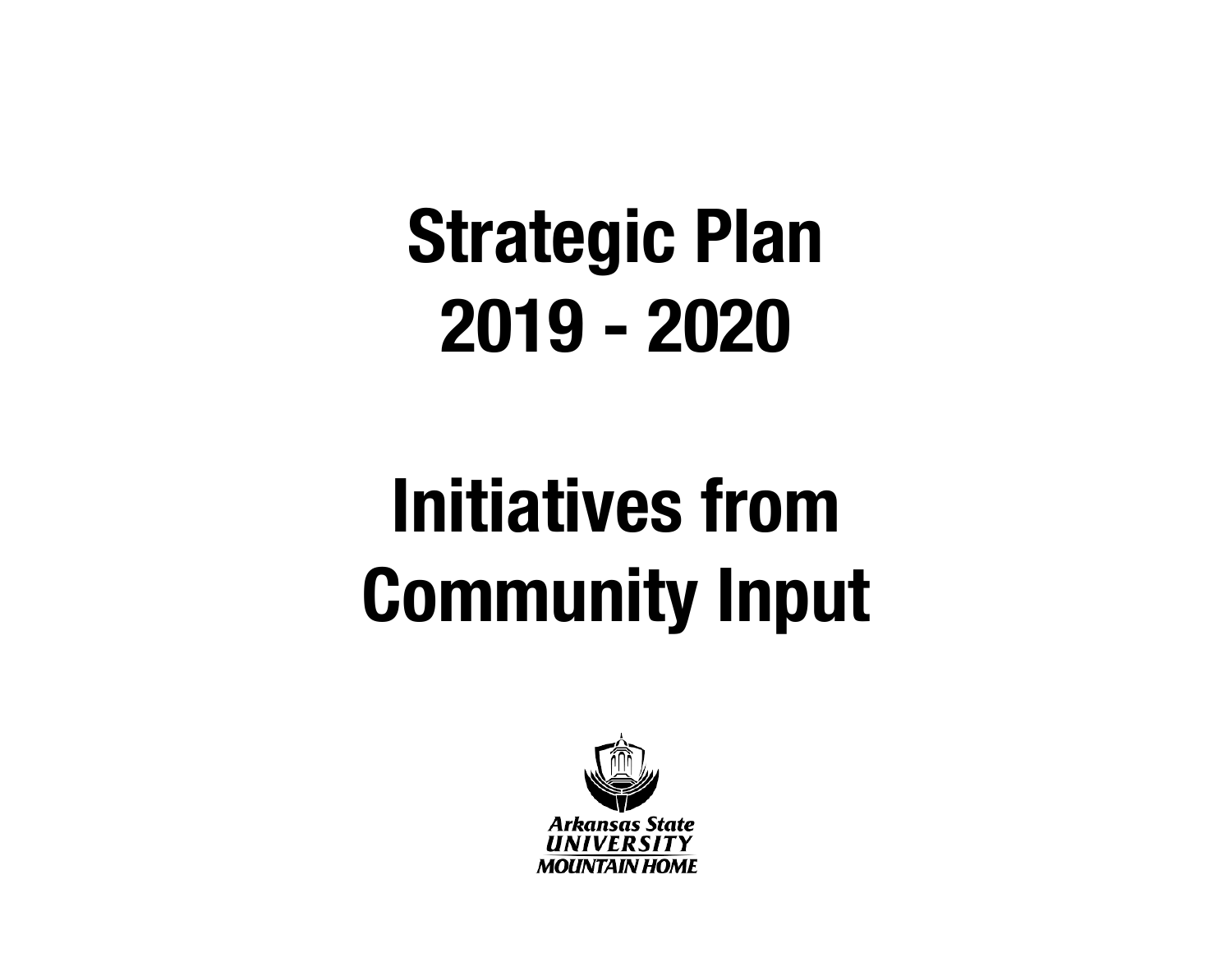| Line | Area:            | Program,<br><b>Department or Unit</b>                           | What is the planned activity for the upcoming year?                                                                            | Where did the idea<br>for this activity<br>originate? |
|------|------------------|-----------------------------------------------------------------|--------------------------------------------------------------------------------------------------------------------------------|-------------------------------------------------------|
| 15   | Academic Affairs | <b>ASUMH Adult</b><br><b>Education Center</b>                   | Hire a Distance Learning Instructor for Adult Education students                                                               | It is from community<br>input                         |
| 27   | Academic Affairs | School of Business &<br>Technology - Business<br>Administration | Work with community leaders to increase number of guest speakers in the classroom.                                             | It is from community<br>input                         |
| 33   | Academic Affairs | Teacher Education                                               | To continue to provide support to students for career readiness by creating a simulated<br>elementary and mid level classroom. | It is from community<br>input                         |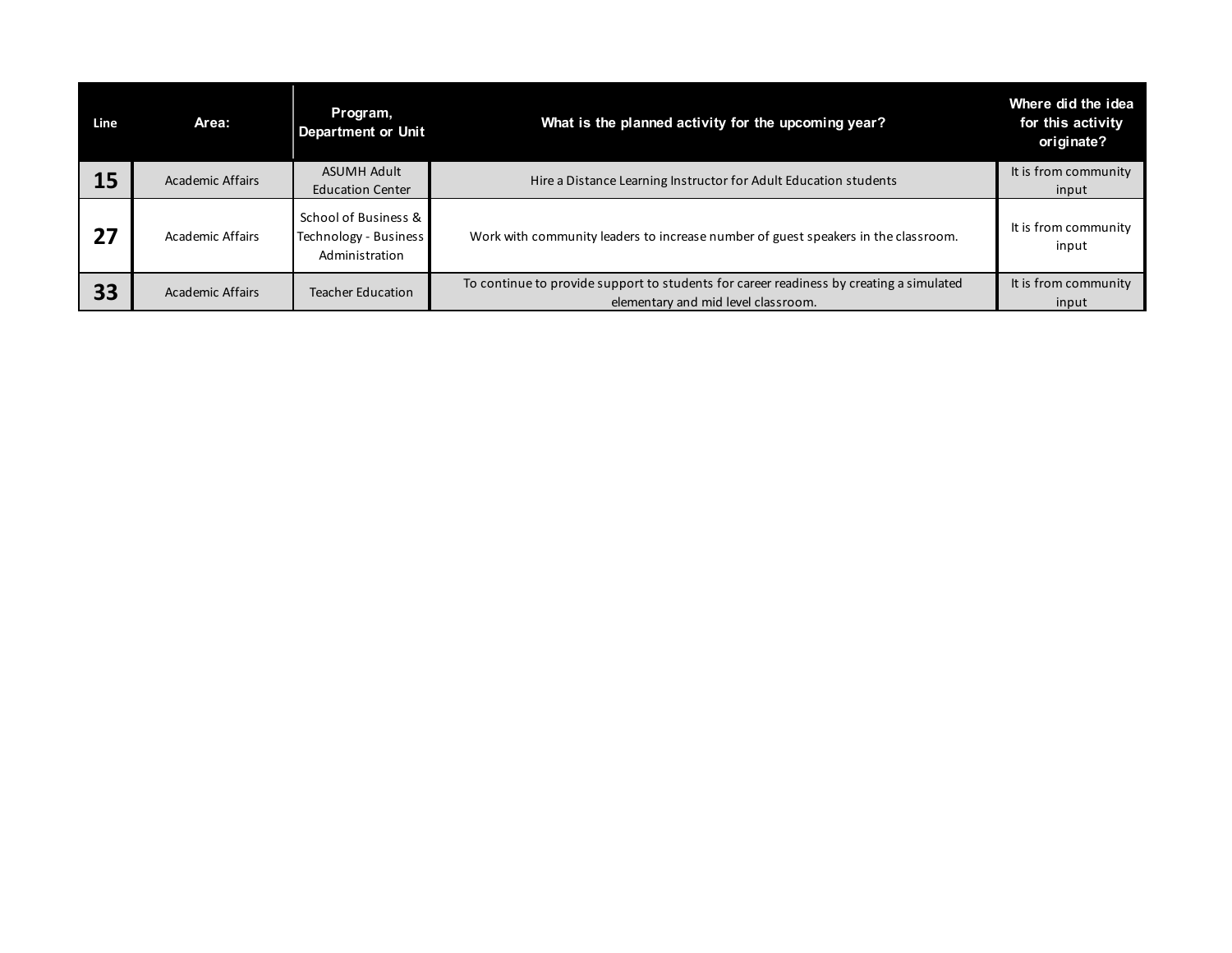# **Initiatives from Internal Input**

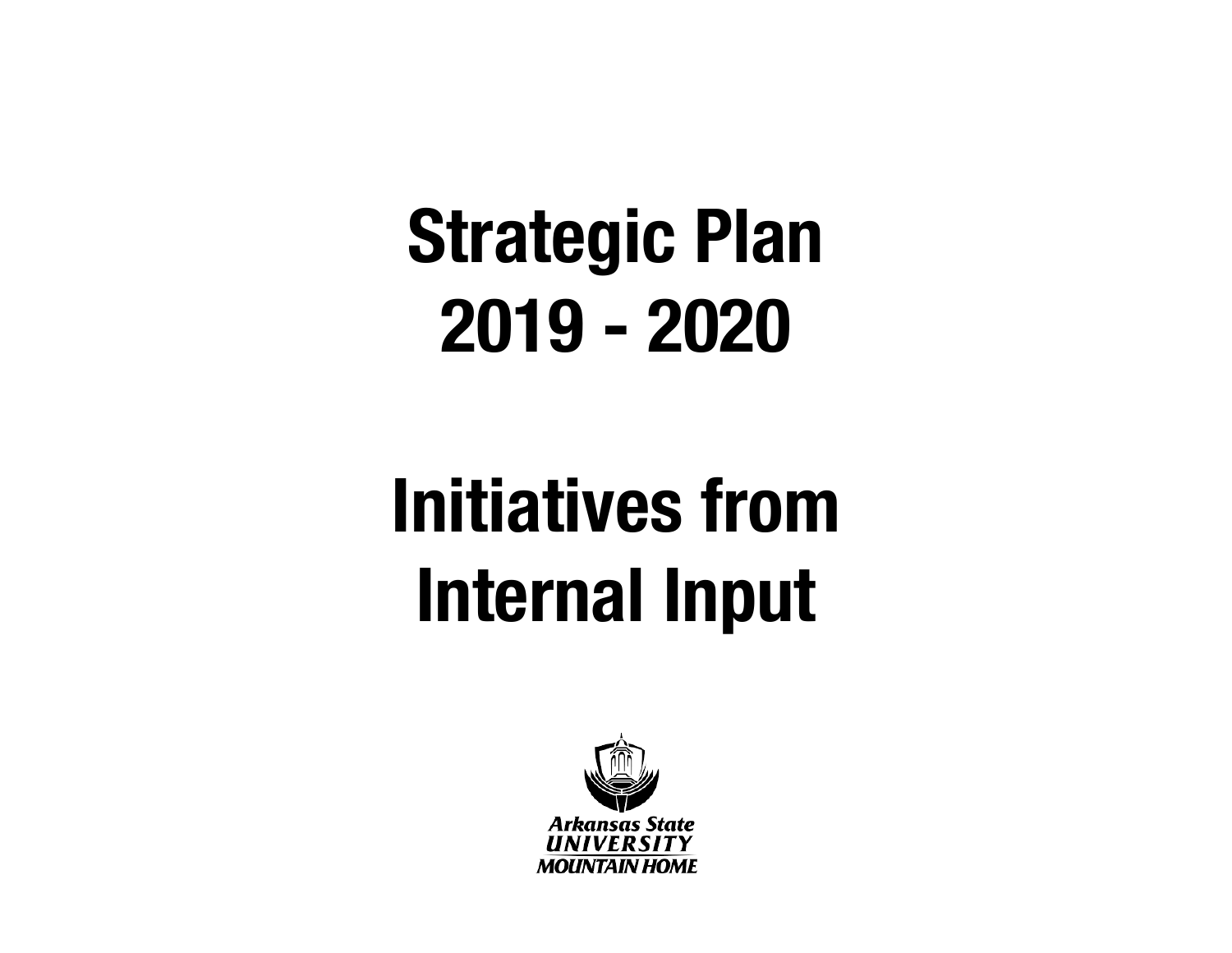| Line | Area:                                         | Program, Department<br>or Unit                               | What is the planned activity for the upcoming year?                                                                                                                                                                                                                                                                                                                                                                                                                                                         | Where did the<br>idea for this<br>activity<br>originate? |
|------|-----------------------------------------------|--------------------------------------------------------------|-------------------------------------------------------------------------------------------------------------------------------------------------------------------------------------------------------------------------------------------------------------------------------------------------------------------------------------------------------------------------------------------------------------------------------------------------------------------------------------------------------------|----------------------------------------------------------|
| 1    | <b>Academic Affairs</b>                       | <b>Academic Affairs</b>                                      | Develop and implement a uniform assessment for Co-Curricular Activities                                                                                                                                                                                                                                                                                                                                                                                                                                     | It is from internal<br>input                             |
| 4    | <b>Academic Affairs</b>                       | agriculture                                                  | to hire a new adjunct and a program coordinator. The adjunct must be able to work during the day<br>and will hopefully have experience in education. We need someone to help us relaunch this degree<br>and get it going.                                                                                                                                                                                                                                                                                   | It is from internal<br>input                             |
| 6    | <b>Academic Affairs</b>                       | Arts & Sciences                                              | To launch a new degree the ASLAS: Associate of Science in Liberal Arts and Science                                                                                                                                                                                                                                                                                                                                                                                                                          | It is from internal<br>input                             |
| 7    | <b>Academic Affairs</b>                       | Arts & Sciences                                              | To pilot a few Arts and Sciences courses teaching via Zoom. Students can participate in the course<br>from home. Lectures will be recorded and posted on YouTube                                                                                                                                                                                                                                                                                                                                            | It is from internal<br>input                             |
| 12   | <b>Academic Affairs</b>                       | Associates of Arts and<br>Sciences - Sociology<br>Department | Professional Development Conference                                                                                                                                                                                                                                                                                                                                                                                                                                                                         | It is from internal<br>input                             |
| 14   | <b>Academic Affairs</b>                       | <b>ASUMH Adult Education</b><br>Center                       | Increase marketing of Adult Education Center, creating more community awareness of GED and<br><b>Adult Education classes</b>                                                                                                                                                                                                                                                                                                                                                                                | It is from internal<br>input                             |
| 17   | <b>Academic Affairs</b>                       | <b>CIS</b>                                                   | Implement a Cybersecurity degree                                                                                                                                                                                                                                                                                                                                                                                                                                                                            | It is from internal<br>input                             |
| 21   | <b>Academic Affairs</b>                       | Health Sciences -<br>Simulation                              | Improve technology access in the Simulation Lab (H213)                                                                                                                                                                                                                                                                                                                                                                                                                                                      | It is from internal<br>input                             |
| 22   | <b>Academic Affairs</b>                       | Library                                                      | Replace outdated technology in library (3 student use laptops, 6 staff use desktops, 1 color<br>printer). Providing new technology for use in the library will assist in ensuring academic excellence<br>and innovation by allowing students access to tools to further their education.                                                                                                                                                                                                                    | It is from internal<br>input                             |
| 23   | Academic Affairs                              | Library                                                      | Reconfigure/update library space to allow for better student use and addition of several private<br>student study rooms. Long range, we would like to add 2-3 individual study rooms by reallocating a<br>portion of current Tech Services area. Realistically this will be quite expensive and require extensive<br>planning. In the short term, we would like to update the current study area to allow for more desk<br>space and a more modern look. A plan has already been created for this redesign. | It is from internal<br>input                             |
| 25   | <b>Academic Affairs</b>                       | Mathematics                                                  | Offer 7 week courses                                                                                                                                                                                                                                                                                                                                                                                                                                                                                        | It is from internal<br>input                             |
| 31   | <b>Academic Affairs</b>                       | School of Business and<br>Technology-Hospitality             | Organizing and execute an activity/fundraiser for autism awareness.                                                                                                                                                                                                                                                                                                                                                                                                                                         | It is from internal<br>input                             |
| 32   | <b>Academic Affairs</b>                       | <b>Teacher Education</b>                                     | To create a student workspace in order for our students to use equipment for projects.                                                                                                                                                                                                                                                                                                                                                                                                                      | It is from internal<br>input                             |
| 40   | Operations -<br><b>Administrative Affairs</b> | <b>Computer Services</b>                                     | Explore document imaging solutions.                                                                                                                                                                                                                                                                                                                                                                                                                                                                         | It is from internal<br>input                             |